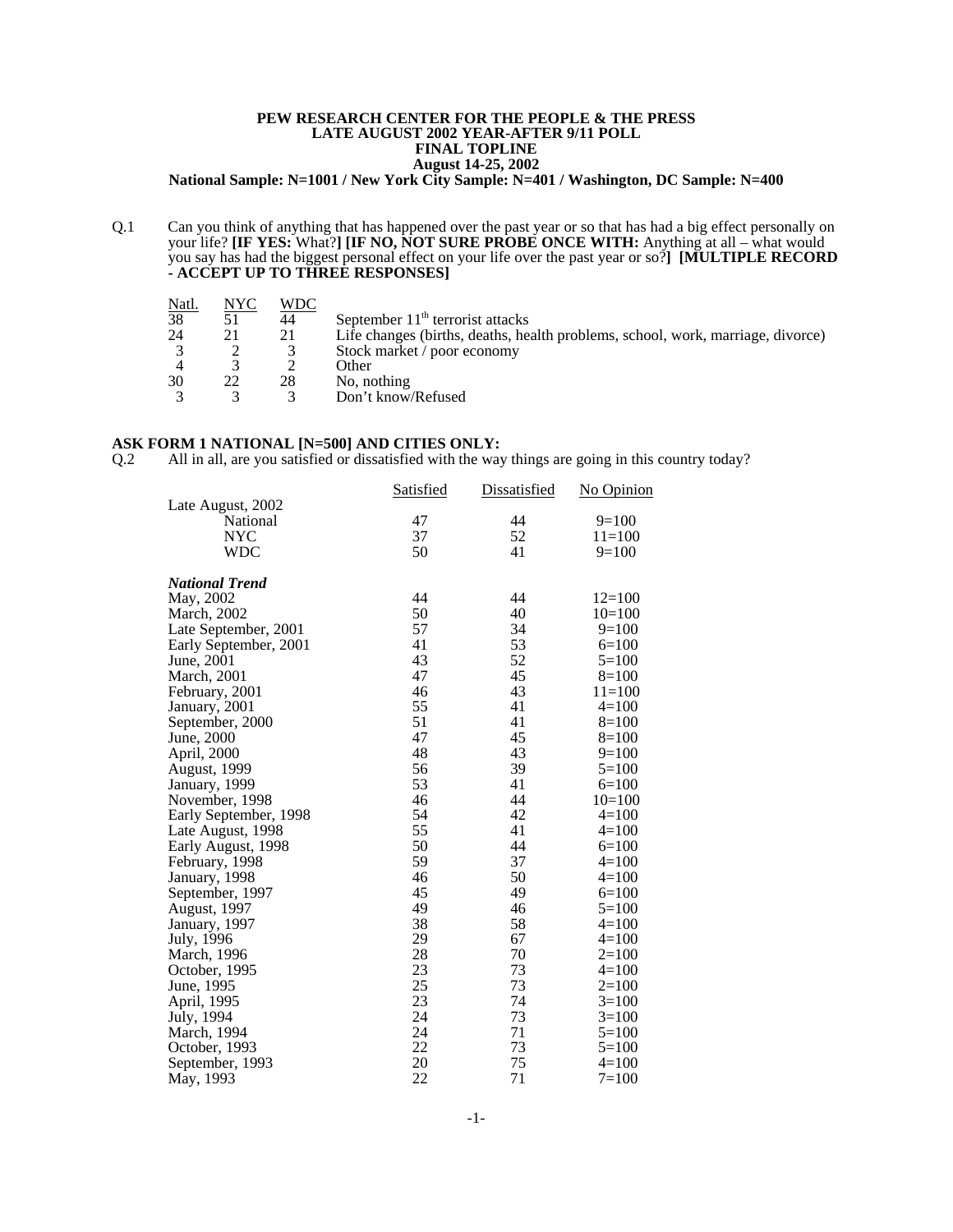| <b>Q.2 CONTINUED </b>        | Satisfied | Dissatisfied | No Opinion |
|------------------------------|-----------|--------------|------------|
| January, 1993                | 39        | 50           | $11=100$   |
| January, 1992                | 28        | 68           | $4=100$    |
| November, 1991               | 34        | 61           | $5=100$    |
| Late February, 1991 (Gallup) | 66        | 31           | $3 = 100$  |
| <b>August</b> , 1990         | 47        | 48           | $5=100$    |
| May, 1990                    | 41        | 54           | $5=100$    |
| January, 1989                | 45        | 50           | $5=100$    |
| September, 1988 $(RVs)$      | 50        | 45           | $5=100$    |
| May, 1988                    | 41        | 54           | $5=100$    |
| January, 1988                | 39        | 55           | $6=100$    |

# **ASK FORM 2 NATIONAL ONLY [N=501]:**<br>Q.3 Do you approve or disapprove of the w

Q.3 Do you approve or disapprove of the way George W. Bush is handling his job as president? **[IF DK ENTER AS DK. IF DEPENDS PROBE ONCE WITH:** Overall do you approve or disapprove of the way George W. Bush is handling his job as president? **[IF STILL DEPENDS ENTER AS DK]** 

|                       | Approve | Disapprove    | Don't know |
|-----------------------|---------|---------------|------------|
| Late August, 2002     |         |               |            |
| National              | 60      | 27            | $13=100$   |
| <b>National Trend</b> |         |               |            |
| <b>August, 2002</b>   | 67      | 21            | $12=100$   |
| Late July, 2002       | 65      | 25            | $10=100$   |
| July, 2002            | 67      | 21            | $12=100$   |
| June, 2002            | 70      | 20            | $10=100$   |
| April, 2002           | 69      | 18            | $13=100$   |
| Early April, 2002     | 74      | 16            | $10=100$   |
| February, 2002        | 78      | 13            | $9=100$    |
| January, 2002         | 80      | 11            | $9=100$    |
| Mid-November, 2001    | 84      | 9             | $7 = 100$  |
| Early October, 2001   | 84      | $\frac{8}{7}$ | $8=100$    |
| Late September, 2001  | 86      |               | $7 = 100$  |
| Mid-September, 2001   | 80      | 9             | $11 = 100$ |
| Early September, 2001 | 51      | 34            | $15=100$   |
| August, 2001          | 50      | 32            | $18=100$   |
| July, 2001            | 51      | 32            | $17 = 100$ |
| June, 2001            | 50      | 33            | $17 = 100$ |
| May, 2001             | 53      | 32            | $15=100$   |
| April, 2001           | 56      | 27            | $17 = 100$ |
| <b>March</b> , 2001   | 55      | 25            | $20=100$   |
| February, 2001        | 53      | 21            | $26=100$   |

# **ASK ALL:**

Q.4 Can you think of anything that has happened over the past year or so that has had a big effect on THE COUNTRY? **[IF YES:** What?**] [IF NO, NOT SURE PROBE ONCE WITH:** Anything at all – what would you say has had the biggest effect on THE COUNTRY over the past year or so?**] [MULTIPLE RECORD - ACCEPT UP TO THREE RESPONSES]**

| NYC |    |                                    |
|-----|----|------------------------------------|
| 80  | 82 | September $11th$ terrorist attacks |
|     |    | Stock market decline               |
|     |    | Economy / recession                |
|     |    | Corporate scandal / corruption     |
| 2   |    | War on terrorism/Afghanistan       |
|     | 2  | Bush presidency/leadership         |
|     |    | Terrorism threat/concerns          |
|     | ∗  | Child abductions                   |
|     | ∗  | Jobs situation / layoffs           |
|     | ∗  | Iraq/possibility of war            |
|     |    | Other                              |
|     |    | No, nothing                        |
|     |    | Don't know/Refused                 |
|     |    |                                    |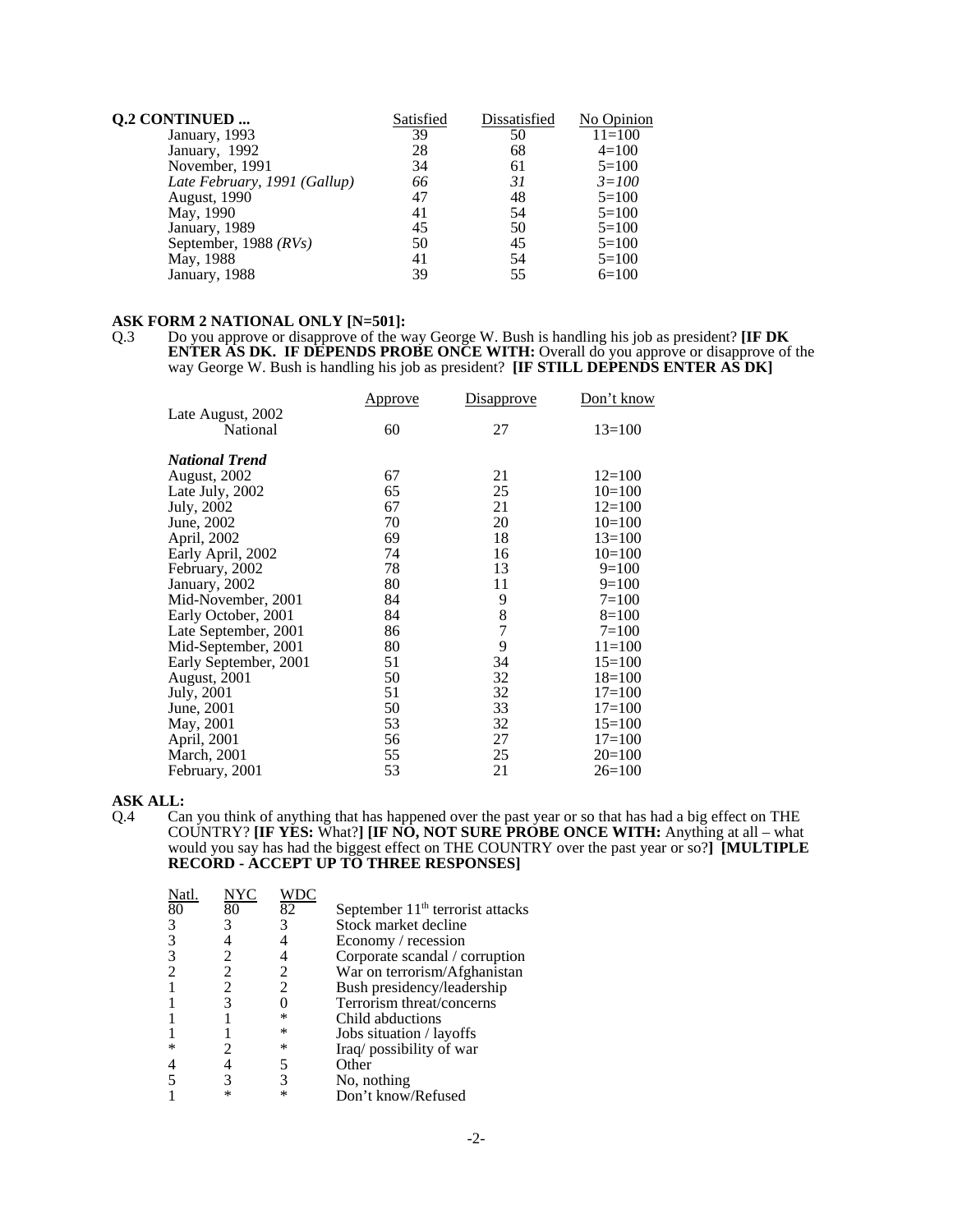# **ASK FORM 1 NATIONAL [N=500] AND CITIES ONLY:**<br>Q.5 Right now, which is more important for President Bus

Right now, which is more important for President Bush to focus on... the economy or the war on terrorism?

| Natl          |    |     |                    |
|---------------|----|-----|--------------------|
| 39            | 39 | 42. | The economy        |
| 34            | 35 | 35  | War on terrorism   |
|               |    | *   | Neither (VOL.)     |
| 22            | 21 | 21  | Both (VOL.)        |
| $\frac{3}{2}$ |    |     | Don't know/Refused |
|               |    |     |                    |

### **ASK FORM 2 NATIONAL ONLY [N=501]:**

Q.6 Right now, which is more important for President Bush to focus on… domestic policy or the war on terrorism?

| Natl.          | NYC | WDC. |                    | Jan 2002 |
|----------------|-----|------|--------------------|----------|
| 29             |     |      | Domestic policy    | 33       |
| 43             |     |      | War on terrorism   | 52       |
|                |     |      | Neither (VOL.)     | $\ast$   |
| 22             |     |      | Both (VOL.)        | 13       |
| $\overline{5}$ |     |      | Don't know/Refused |          |
|                |     |      |                    |          |

# **ASK ALL:**<br>Q.7 Co.

Compared to the Japanese attack on Pearl Harbor in 1941, would you say that the September 11<sup>th</sup> terrorist attacks were more serious, not as serious, or about equal?

|                 |           |     |                                | <b>National Trend</b> |
|-----------------|-----------|-----|--------------------------------|-----------------------|
|                 |           |     |                                | <b>NBC</b> News       |
| Natl.           | NYC       | WDC |                                | Sept $20011$          |
| $\overline{37}$ | 39        |     | More serious than Pearl Harbor |                       |
| 14              |           |     | Not as serious as Pearl Harbor |                       |
| 43              |           | 36  | Equal to Pearl Harbor          | 25                    |
|                 |           |     | Don't know/Refused             |                       |
| 100             | 1 ( ) ( ) |     |                                |                       |

Q.8 How much did the September 11<sup>th</sup> terrorist attacks affect how you think about politics and national issues? **[READ]**

| Natl.         | NYC | WDC         | A great deal       |
|---------------|-----|-------------|--------------------|
| 46            | 53  | 49          | Some               |
| 30            | 22  | 33          | Not much           |
| 12            | 12  | 10          | Not at all         |
| $\frac{3}{0}$ |     | ∗<br>17 N N | Don't know/Refused |

### **NO QUESTION 9**

<sup>&</sup>lt;sup>1</sup> The September 12, 2001 NBC News question was worded "Would you say that Tuesday's attacks (on the World Trade Center in New York and the Pentagon in Washington, DC) are more serious than, equal to, or not as serious as the Japanese attack on Pearl Harbor in 1941?"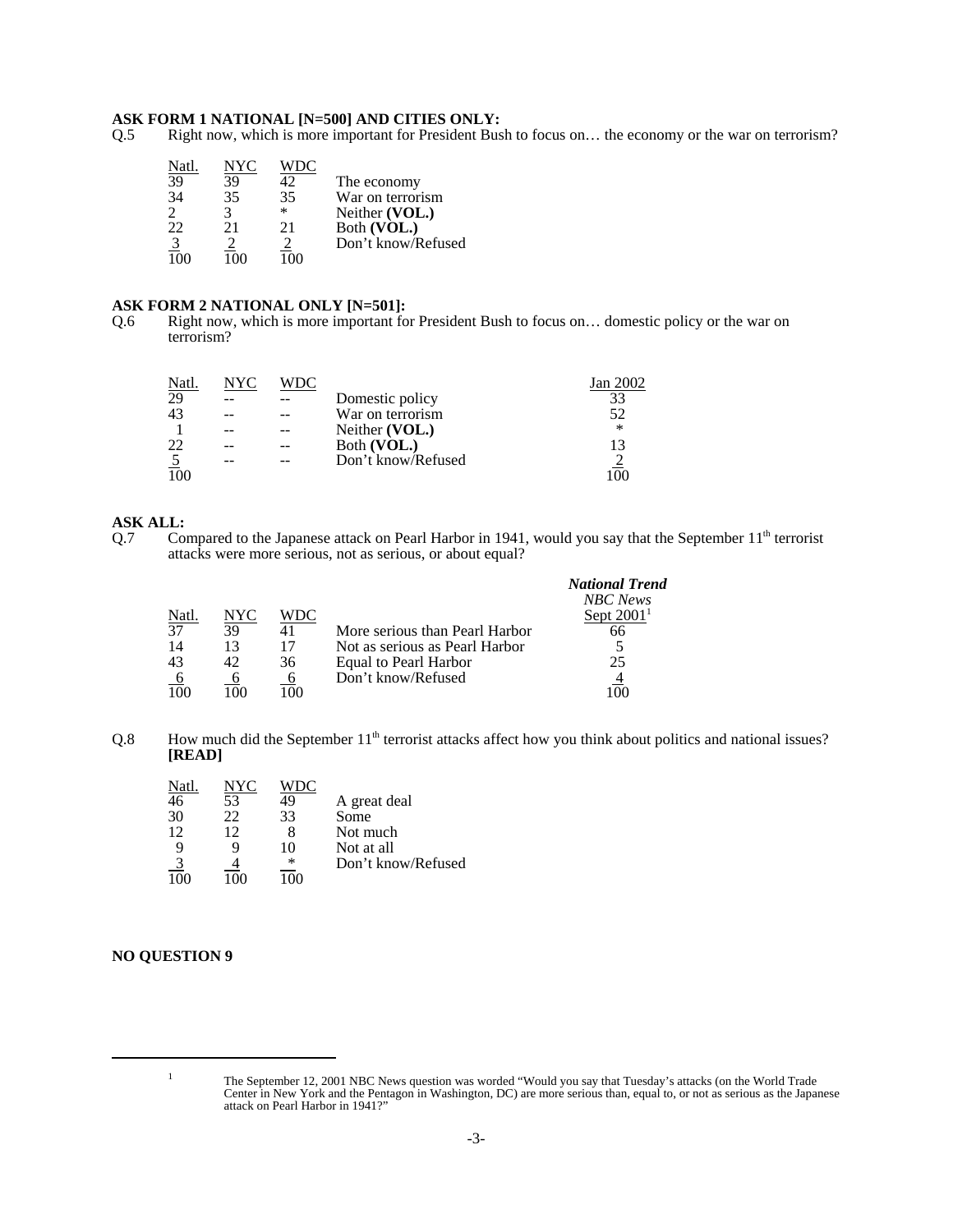## **ASK ALL:**

Q.10 How much did the September 11<sup>th</sup> terrorist attacks move you or affect you emotionally? **[READ]** 

| Natl   | NYC |    |                    |
|--------|-----|----|--------------------|
| 67     | 73  | 72 | A great deal       |
| 25     | 21  | 22 | Some               |
|        |     | 3  | Not much --OR--    |
| 3      |     |    | Not at all         |
| $\ast$ |     |    | Don't know/Refused |
|        |     |    |                    |

 $Q.11$  When you think about the September  $11<sup>th</sup>$  terrorist attacks, whose actions were the most inspiring to you personally? **[DO NOT READ OPTIONS – PRECODED OPEN-END]**

| Natl.          |                  | <b>WDC</b> |                                                                             |
|----------------|------------------|------------|-----------------------------------------------------------------------------|
| 37             | $\frac{NYC}{32}$ | 38         | (NET) Firemen, police, rescue workers                                       |
| 32             | 28               | 34         | Firemen \ NY/DC firemen                                                     |
|                | 2                | 3          | Rescue/emergency workers                                                    |
|                | 5                | 5          | Policemen \ $\overline{NY/DC}$ police                                       |
| 14             |                  | 14         | George W. Bush $\theta$ the president                                       |
| -11            | 8                | 8          | Average/ordinary Americans                                                  |
| -10            | 22               | 11         | Rudy Giuliani \ the mayor of New York City                                  |
| 6              |                  |            | Airplane passengers on flights \ those who fought hijackers on Penn. flight |
| 2              | 3                | 3          | Victims \ survivors \ victims' families                                     |
| 2              |                  | 3          | Residents of New York City                                                  |
| 2              |                  |            | The military $\rm\$ soldiers $\rm\$ troops overseas $\rm\$ national guard   |
| -1             |                  |            | Volunteers                                                                  |
| $\overline{4}$ | 6                |            | Other                                                                       |
|                |                  |            | Don't know/Refused                                                          |

Q.12 These days, how often do you think about the September 11<sup>th</sup> terrorist attacks? That is, how often do the events of a year ago come to mind? **[READ]**

| Natl. | NYC |    |                              |
|-------|-----|----|------------------------------|
| 28    | 40  | 40 | Every day                    |
| 34    | 31  | 29 | A few times a week           |
| 25    | 19  | 23 | Once a week or less $-OR$ -- |
| 11    |     |    | Rarely                       |
|       | ∗   | ∗  | Never (VOL.)                 |
|       |     | ∗  | Don't know/Refused           |
|       |     |    |                              |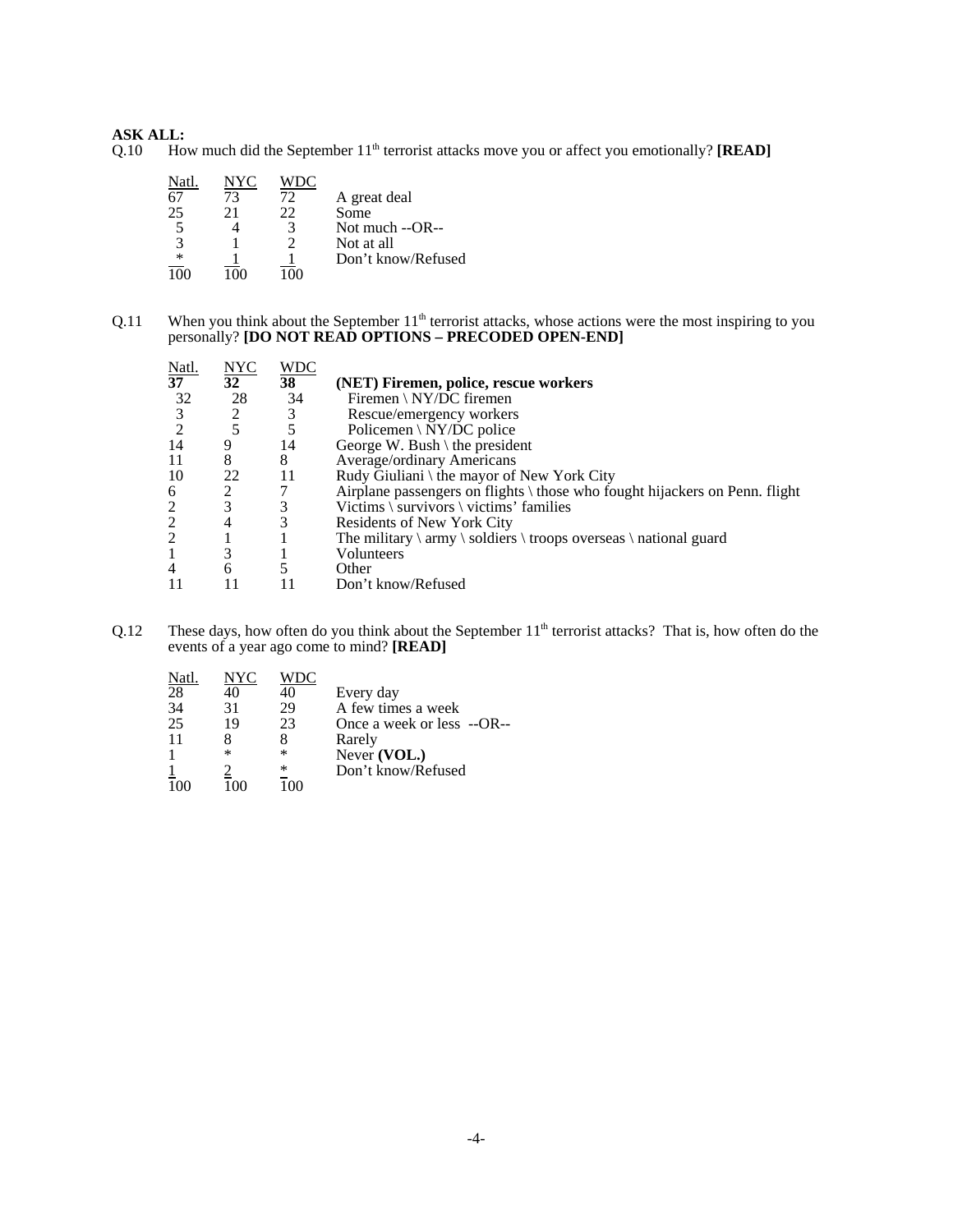# **ASK FORM 1 NATIONAL [N=500] AND CITIES ONLY:**<br>Q.13 As a result of the attacks, has your own personal life c

As a result of the attacks, has your own personal life changed in a major way, changed only a little bit, or is your life basically the same as it was before the attacks?

| Natl. | NYC    | WDC   |                           |
|-------|--------|-------|---------------------------|
| 16    | 24     | 22    | Changed in a major way    |
| 33    | 37     | 41    | Changed only a little bit |
| 49    | 37     | 36    | Basically the same        |
|       | $\ast$ | *     | Other (VOL.)              |
|       |        |       | Don't know/Refused        |
|       |        | ۱۱۱۰، |                           |

#### **ASK FORM 2 NATIONAL ONLY [N=501]:**

Q.14 As a result of the attacks, has life in America changed in a major way, changed only a little bit, or is life in America basically the same as it was before the attacks?

| Natl.           | NYC | WDC |                           |
|-----------------|-----|-----|---------------------------|
| 50              |     |     | Changed in a major way    |
| 35              |     |     | Changed only a little bit |
| 14              |     |     | Basically the same        |
| $\ast$          |     |     | Other (VOL.)              |
| $\frac{1}{100}$ |     |     | Don't know/Refused        |
|                 |     |     |                           |

## **-- CITIES SKIP TO Q.23 --**

#### **ASK FORM 1 NATIONAL ONLY [N=500]:**

All in all...<br>O.15 Ho How should the U.S. determine its policy with regard to the war on terrorism? Should it be based mostly on the national interests of the U.S., or should it strongly take into account the interests of its allies?

|       |     |            |                               | Mid-Oct | Early Sept |
|-------|-----|------------|-------------------------------|---------|------------|
| Natl. | NYC | <b>WDC</b> |                               | 2001    |            |
| 45    |     |            | U.S. national interests       | 30      | 38         |
| 35    |     |            | Interests and views of allies | 59      | 48         |
| 10    |     |            | Both (VOL)                    |         |            |
|       |     |            | Neither (VOL)                 | ∗       |            |
| 9     |     |            | Don't Know/Refused            |         |            |
| 100   |     |            |                               |         |            |

# **ASK FORM 2 NATIONAL ONLY [N=501]:** Q.16 How do you see the US led war on term

How do you see the US led war on terrorism – do you think the US is taking into account the interests of its allies in the fight against terrorism, or do you think the US is acting mainly on its own interests?

| Natl.     | NYC. | WDC               |                                                 | Early April 2002 |
|-----------|------|-------------------|-------------------------------------------------|------------------|
| 44        | --   | $\qquad \qquad -$ | Taking into account the interests of its allies |                  |
| 42        | $-$  | $\qquad \qquad -$ | Acting mainly on its own interests              |                  |
| <u>14</u> | --   | $- -$             | Don't know/Refused                              |                  |
| 100       |      |                   |                                                 | 100              |

<sup>&</sup>lt;sup>2</sup> In Early September 2001, the question was worded: "All in all, how should the U.S. determine its foreign policy? Should it be based mostly on the national interests of the U.S., or should it strongly take into account the interests of its allies?"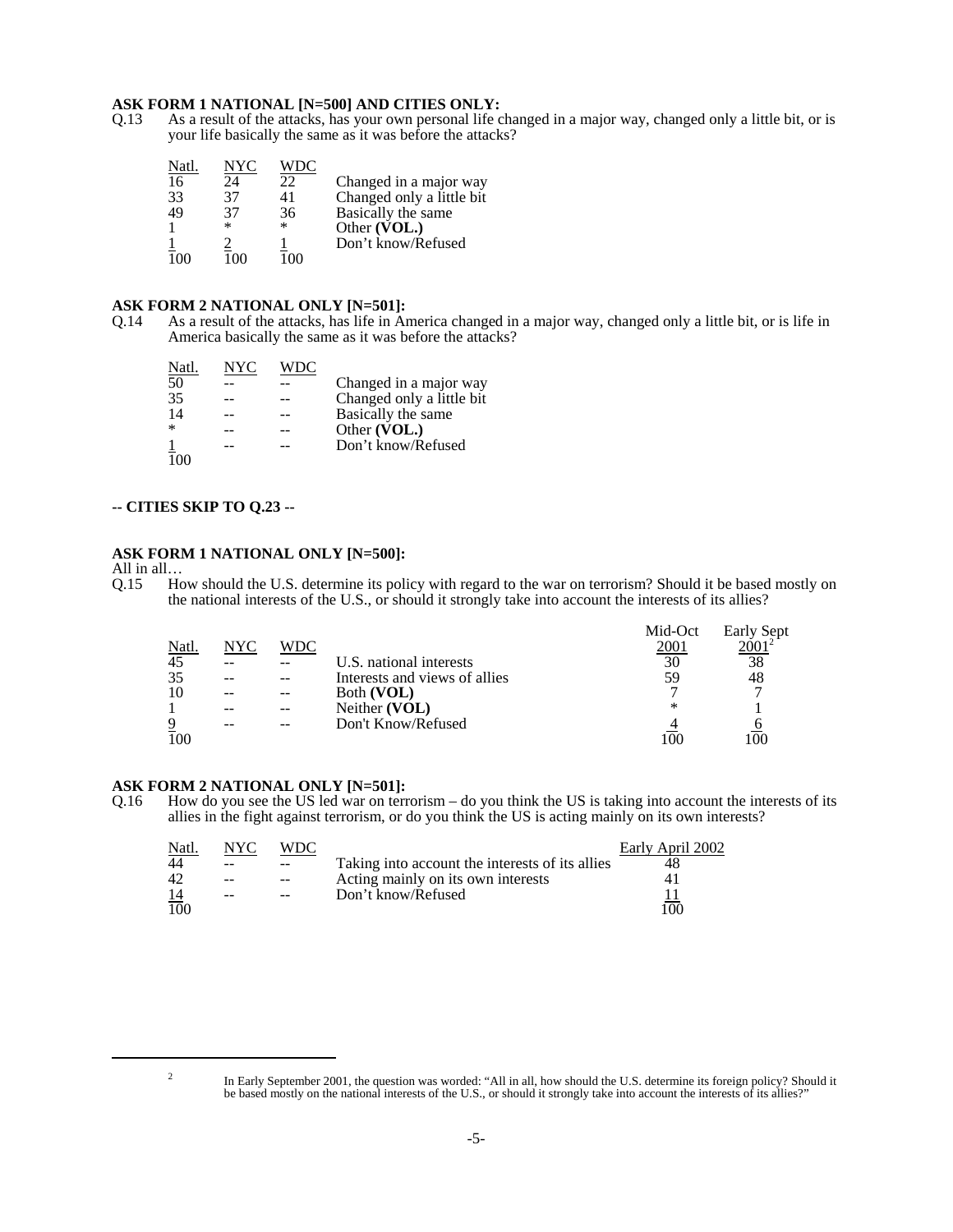### **ASK ALL NATIONAL:**

Q.17 In the long run, what is the best way for the U.S. to avoid problems like terrorism? Should the U.S.: **[READ AND ROTATE]**

| <u>Natl.</u> | NYC   | WDC           |                                                          | Mid-Oct 2001 |
|--------------|-------|---------------|----------------------------------------------------------|--------------|
| 53           | $- -$ | $--$          | Be very much involved in solving international problems? |              |
| 34           | $-$   | $ -$          | Not get too involved with international problems?        |              |
|              | $-$   | $\sim$ $\sim$ | Don't know/Refused                                       |              |
| 100          |       |               |                                                          | 00           |

Q.18 Do you think the terrorist attacks are the start of a major conflict between the people of America and Europe versus the people of Islam, or is it only a conflict with a small, radical group?

#### **IF CONFLICT WITH A SMALL RADICAL GROUP (Q.18=2), ASK:**

Q.19 Do you think this conflict is going to grow into a major world conflict, or do you think it will remain limited to a small, radical group?

| <u>Natl.</u>    | NYC | WDC |                                               | Mid-Oct 2001 |
|-----------------|-----|-----|-----------------------------------------------|--------------|
| $\overline{35}$ |     |     | Major conflict                                | 28           |
| 52              |     |     | Conflict with a radical group                 | 63           |
| 19              |     |     | Is going to grow into a major world conflict  |              |
| 28              |     |     | Will remain limited to a small, radical group |              |
|                 |     |     | Don't know/Refused                            |              |
| <u>13</u>       |     |     | Don't know/Refused                            |              |
| 100             |     |     |                                               |              |

### **NO QUESTION 20 THRU 22**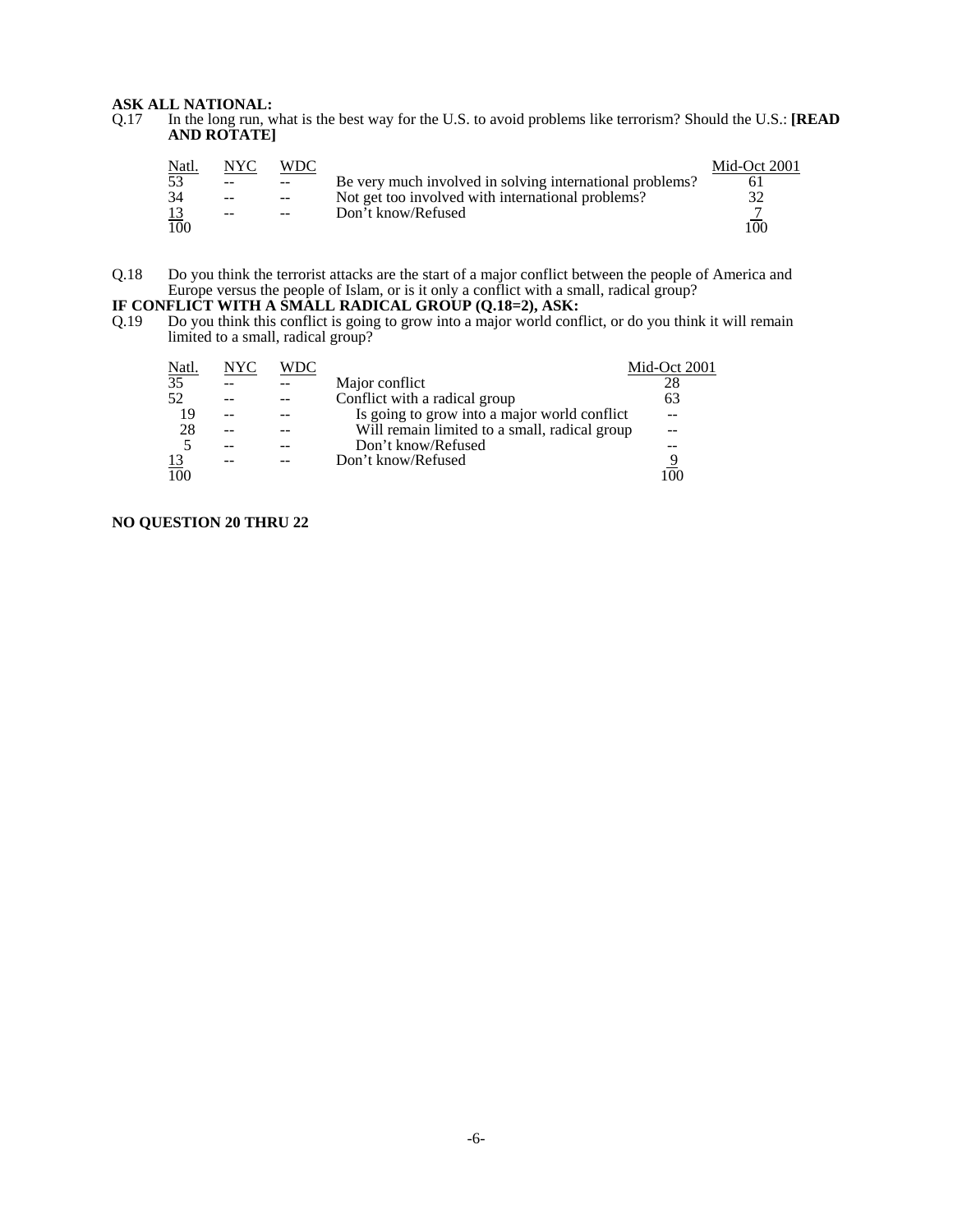**ASK ALL:**<br>Q.23 We Q.23 We're interested in how the attacks might still be affecting people personally. For example, how often would you say you **[feel sad]** these days as a result of the terrorist attacks -- often, sometimes, rarely or never? … How often do you **[INSERT NEXT ITEM, ROTATE ITEMS b. THRU h. REPEAT FULLY FOR EACH ITEM]** as a result of the terrorist attacks?

|    |                                                                             | Often                                        | Sometimes      | Rarely                   | Never          | DK/Ref                            |
|----|-----------------------------------------------------------------------------|----------------------------------------------|----------------|--------------------------|----------------|-----------------------------------|
| a. | Feel sad<br>National<br><b>NYC</b><br><b>WDC</b>                            | 24<br>37<br>23                               | 42<br>39<br>39 | 24<br>15<br>26           | 9<br>8<br>11   | $1 = 100$<br>$1=100$<br>$1 = 100$ |
| b. | Feel depressed<br>National<br><b>NYC</b><br><b>WDC</b>                      | 10<br>14<br>8                                | 20<br>30<br>17 | 27<br>25<br>28           | 42<br>30<br>46 | $1=100$<br>$1=100$<br>$1=100$     |
| c. | Have difficulty sleeping<br>National<br><b>NYC</b><br><b>WDC</b>            | $\overline{\mathcal{A}}$<br>9<br>$\tilde{3}$ | 10<br>15<br>13 | 19<br>18<br>21           | 66<br>56<br>63 | $1=100$<br>$2=100$<br>$0=100$     |
| d. | Feel angry<br>National<br><b>NYC</b><br><b>WDC</b>                          | 31<br>41<br>27                               | 37<br>32<br>38 | 16<br>14<br>19           | 15<br>13<br>15 | $1=100$<br>$* = 100$<br>$1 = 100$ |
| e. | Feel scared<br>National<br><b>NYC</b><br><b>WDC</b>                         | 12<br>18<br>15                               | 23<br>32<br>28 | 26<br>21<br>33           | 38<br>27<br>24 | $1=100$<br>$2=100$<br>$0=100$     |
| f. | Feel patriotic<br>National<br><b>NYC</b><br><b>WDC</b>                      | 62<br>61<br>60                               | 22<br>21<br>26 | 7<br>$\overline{7}$<br>7 | 6<br>7<br>6    | $3=100$<br>$4=100$<br>$1 = 100$   |
| g. | Feel suspicious of other people<br>National<br><b>NYC</b><br><b>WDC</b>     | 23<br>29<br>24                               | 27<br>29<br>30 | 27<br>22<br>29           | 22<br>18<br>15 | $1=100$<br>$2=100$<br>$2=100$     |
| h. | Think about life in spiritual terms<br>National<br><b>NYC</b><br><b>WDC</b> | 49<br>50<br>49                               | 24<br>27<br>29 | 12<br>9<br>9             | 13<br>8<br>11  | $2=100$<br>$6=100$<br>$2=100$     |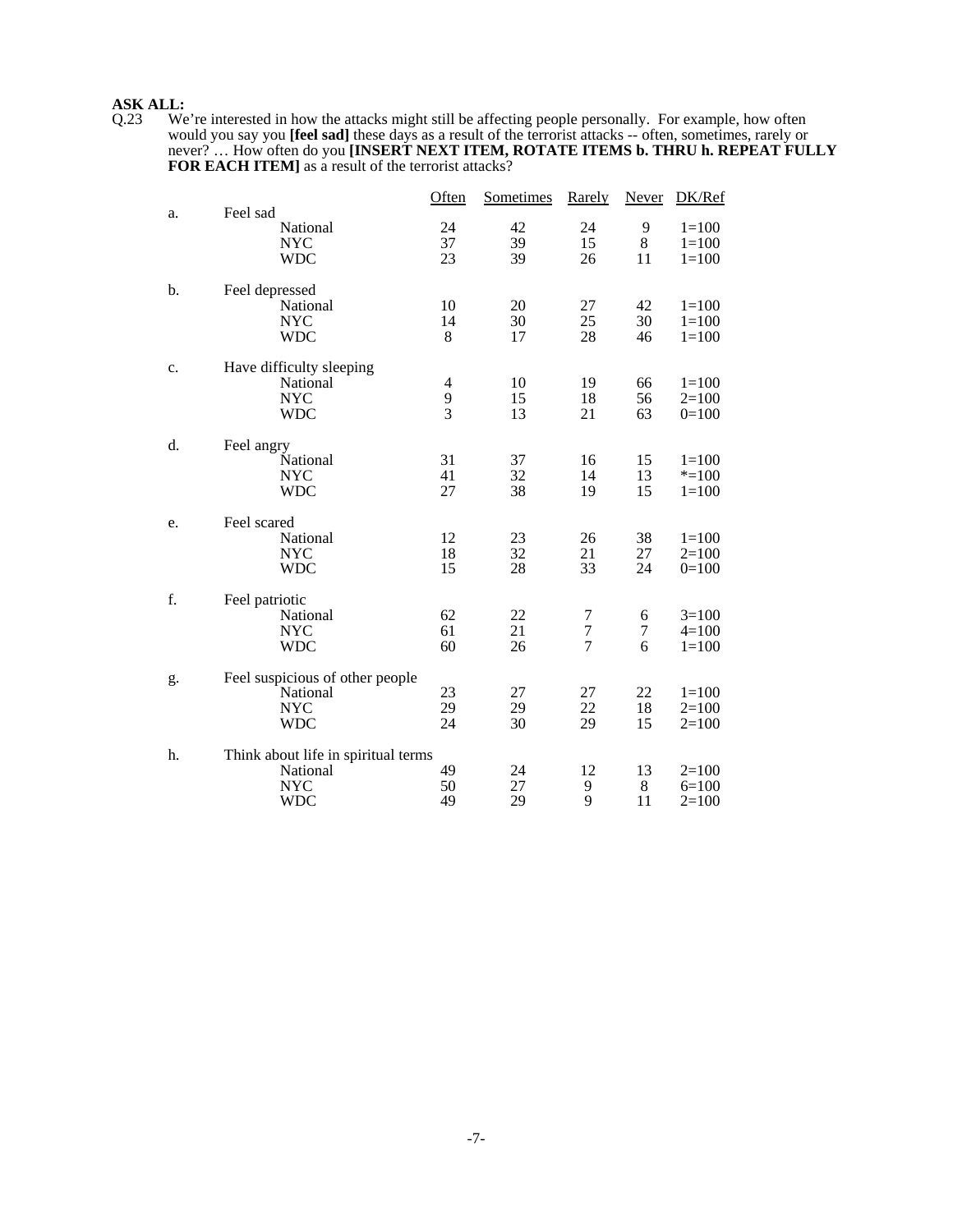Thinking back to the events of last September…

Q.24 Do you happen to remember EXACTLY where you were or what you were doing the MOMENT you heard the news about the September  $11<sup>th</sup>$  terrorist attacks?

| Natl.  | NYC | WDC |                                                    |
|--------|-----|-----|----------------------------------------------------|
| 97     | QQ  | QQ  | Yes, remember where they were/what they were doing |
|        |     |     | No, don't remember                                 |
| $\ast$ |     |     | Don't know/Refused                                 |
| 100    | 100 | ഥറ  |                                                    |

Q.25 Do you, yourself, personally know someone who was hurt or killed in the attacks?

| Natl. |     | WDC. |                    |
|-------|-----|------|--------------------|
| 11    | 46  | 21   | Yes                |
| 89    | 54  | 78   | No                 |
| ∗     |     |      | Don't know/Refused |
| 100   | 100 | 100  |                    |

### **ROTATE QUESTIONS 26 THRU 30**

Q.26 Did you or anyone in your household lose a job or take a cut in pay at least in part as a result of the attacks?

| Natl. | NYC | WDC |                    |
|-------|-----|-----|--------------------|
| 13    | 17  | 14  | Yes                |
| 86    | 83  | 84  | Nο                 |
|       | ∗   |     | Don't know/Refused |
| 100   | 100 | 100 |                    |

Q.27 Have you or anyone in your household been called into military or National Guard service since the attacks?

| Natl. | NYC | WDC |                    |
|-------|-----|-----|--------------------|
|       |     |     | Yes                |
| 95    | 95  | 92  | No                 |
| ∗     |     |     | Don't know/Refused |
| 1 በበ  | 1ሰበ | 100 |                    |

Q.28 Have you thought about moving from where you live because of concerns about further acts of terrorism?

| Natl.<br>6<br>$\ast$<br>∗ | NYC<br>83 | VDC.<br>82<br>$\ast$ | Yes<br>Nο<br>Already did move / is moving $(VOL.)$<br>Don't know/Refused |
|---------------------------|-----------|----------------------|--------------------------------------------------------------------------|
|                           | 100       | 10O                  |                                                                          |

Q.29 Have you, or has anyone in your household, changed jobs or made different career plans as a result of concerns about terrorism?

| Natl.  | NYC | WDC |                    |
|--------|-----|-----|--------------------|
| 6      |     |     | Yes                |
| 94     | 89  | 92  | Nο                 |
| $\ast$ | ∗   | ∗   | Don't know/Refused |
| 100    | 100 | 100 |                    |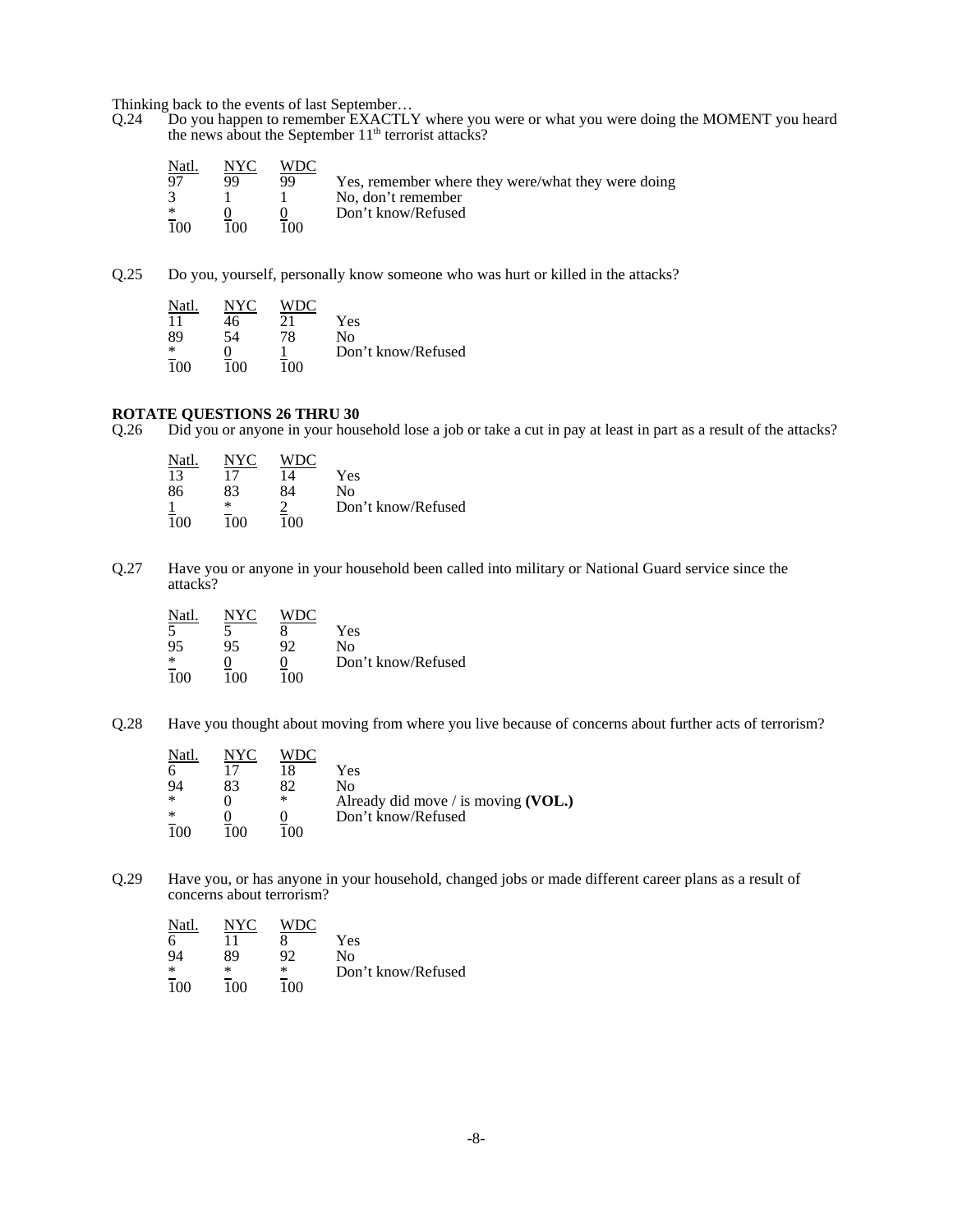**ASK IN NYC / WASH D.C. SAMPLES ONLY:**<br>Q.30 Were you in [Midtown or lower Manhatta Were you in [Midtown or lower Manhattan / downtown Washington or close to the Pentagon] on the day of the terrorist attacks?

| Natl |      |    |                    |
|------|------|----|--------------------|
|      | 19   | 48 | Yes.               |
|      | 81   | 52 | Nο                 |
| --   |      |    | Don't know/Refused |
|      | 1 በበ | ഥറ |                    |

### **NO QUESTION 31**

Thinking more broadly...<br>Q.32 Compared to other

Q.32 Compared to other problems we face as a nation, have we paid too much, too little or the right amount of attention to the September 11<sup>th</sup> terrorist attacks?

| Natl |    |    |                           |
|------|----|----|---------------------------|
| 18   | 19 | 16 | Too much attention        |
| 19   | 77 | 14 | Too little attention      |
| 58   | 49 | 66 | Right amount of attention |
|      |    |    | Don't know/Refused        |
|      |    |    |                           |

## **ASK FORM 1 NATIONAL [N=500] AND CITIES ONLY:**

Q.33 How well is the MILITARY effort to destroy the terrorist groups going? **[READ]**

|       |     |     |                    |      | -------- National Trend --------  |      |      |
|-------|-----|-----|--------------------|------|-----------------------------------|------|------|
|       |     |     |                    |      | Jan Early Nov Oct 15-21 Oct 10-14 |      |      |
| Natl. | NYC | WDC |                    | 2002 | 2001                              | 2001 | 2001 |
| 22    | 15  | 20  | Very well          | 38   | 30                                | 38   | 45   |
| 43    | 45  | 48  | Fairly well        |      | 45                                |      | 35   |
| 18    | 23  | 21  | Not too well       | h    | 12                                |      |      |
|       |     |     | Not at all well    |      |                                   |      |      |
|       |     |     | Don't know/Refused |      |                                   |      |      |
| 100   |     | -00 |                    | 00   | $\alpha$                          |      |      |

# **ASK FORM 2 NATIONAL ONLY [N=501]:**<br>Q.34 Do you think the war against terrorist of

Do you think the war against terrorist organizations in Afghanistan so far has been a success, a failure, or is it too early to tell?

| Natl           | NYC | WDC |                    |
|----------------|-----|-----|--------------------|
| 15             |     |     | A success          |
| 12             |     |     | A failure          |
| 70             |     |     | Too early to tell  |
| $\overline{3}$ |     |     | Don't know/Refused |
|                |     |     |                    |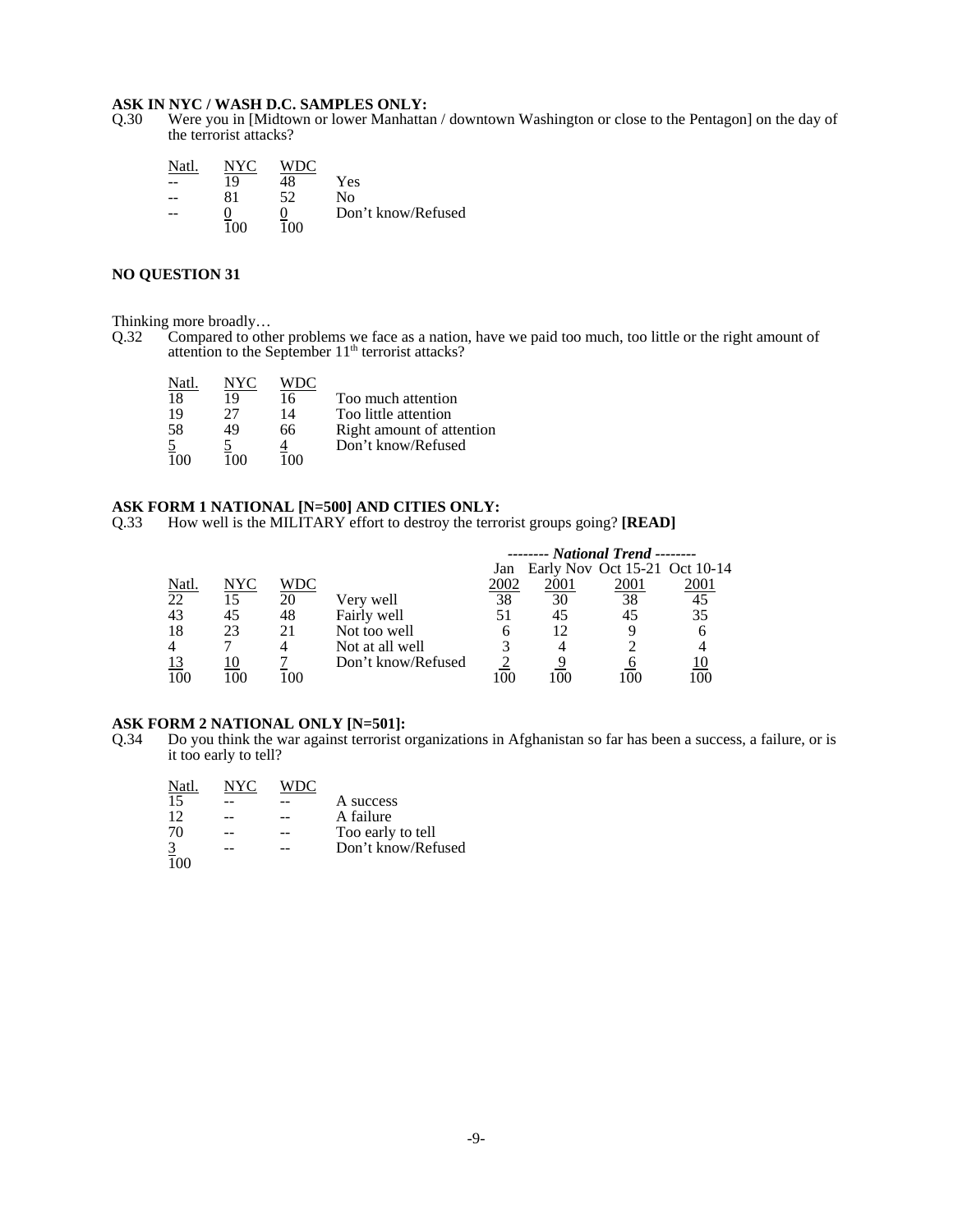# **ASK ALL:**<br>Q.35 Ho

How would you rate the job the government is doing defending Americans at home from future terrorist attacks? Would you say the government is doing an excellent job, a good job, only a fair job, or a poor job? **[READ]**

|       |     |     |                    |     | ------- National Trend -------- |      |                               |
|-------|-----|-----|--------------------|-----|---------------------------------|------|-------------------------------|
|       |     |     |                    | Jan |                                 |      | Early Nov Oct 15-21 Oct 10-14 |
| Natl. | NYC | WDC |                    |     |                                 | 2001 | 2001                          |
| 13    |     | 14  | Excellent          |     |                                 |      | 20                            |
|       | 40  |     | Good               | 47  |                                 |      | 47                            |
| 30    | 34  | 29  | Only fair          | 31  | 25                              | フフ   | 22                            |
|       |     |     | Poor               |     |                                 |      |                               |
|       |     |     | Don't know/Refused |     |                                 |      |                               |
|       |     | 00  |                    |     |                                 |      |                               |

Q.36 If you had to choose, what should get a higher priority now? **[READ AND ROTATE]**

|          |            |          |                                     |      |      |       |      | ---------- National Trend ---------- |      |
|----------|------------|----------|-------------------------------------|------|------|-------|------|--------------------------------------|------|
|          |            |          |                                     |      |      | Early | Oct  | Oct Late                             |      |
|          |            |          |                                     | June | Jan  |       |      | Nov 15-21 10-14 Sept                 |      |
| Natl.    | <b>NYC</b> | WDC      |                                     | 2002 | 2002 | 2001  | 2001 | 2001                                 | 2001 |
|          |            |          | Building our defenses at home to    |      |      |       |      |                                      |      |
| 51       | 52         | 52       | prevent future terrorist attacks    | 51   | 44   | 42    | 37   | 36                                   | 33   |
|          |            |          | OR                                  |      |      |       |      |                                      |      |
|          |            |          | Taking military action to destroy   |      |      |       |      |                                      |      |
| 30       | 32         | 28       | terrorist networks around the world | 34   | 40   | 42    | 48   | 45                                   | 44   |
| 13       | 9          | 15       | Both (VOL)                          | 8    | 12   | 11    | 13   | 13                                   | 16   |
| <u>6</u> |            | <u>5</u> | Don't know/Refused                  |      |      |       |      | 6                                    |      |
| 100      | 100        | 100      |                                     | 100  | 100  |       |      | 100                                  | 100  |

Q.37 How worried are you that there will soon be another terrorist attack in the United States? **[READ]**

|       |     |     |                    |      |      |        | --------------- National Trend --------------- |      |          |
|-------|-----|-----|--------------------|------|------|--------|------------------------------------------------|------|----------|
|       |     |     |                    | June | Jan  |        | Dec Oct 15-21 Oct 10-14 Early Oct              |      |          |
| Natl. | NYC | WDC |                    | 2002 | 2002 | 2001   | 2001                                           | 2001 | 2001     |
| 16    | 28  | 20  | Very worried       | 32   | 20   |        | 29                                             |      | 28       |
| 46    | 40  | 45  | Somewhat worried   | 44   | 42   | 39     | 42                                             | 40   | 45       |
| 25    | 21  | 25  | Not too worried    |      | 28   |        |                                                | 19   |          |
| 12    | 10  |     | Not at all worried |      |      | 19     | 10                                             |      |          |
|       |     |     | Don't know/Refused | ∗    |      |        |                                                |      |          |
| 100   | 100 | .00 |                    |      |      | I ()() |                                                |      | $^{(0)}$ |

In January 2002, Early November 2001 and Mid-October 2001 question was worded "How would you rate the job the government is doing in BUILDING DEFENSES at home to prevent future terrorist attacks? Would you say ..."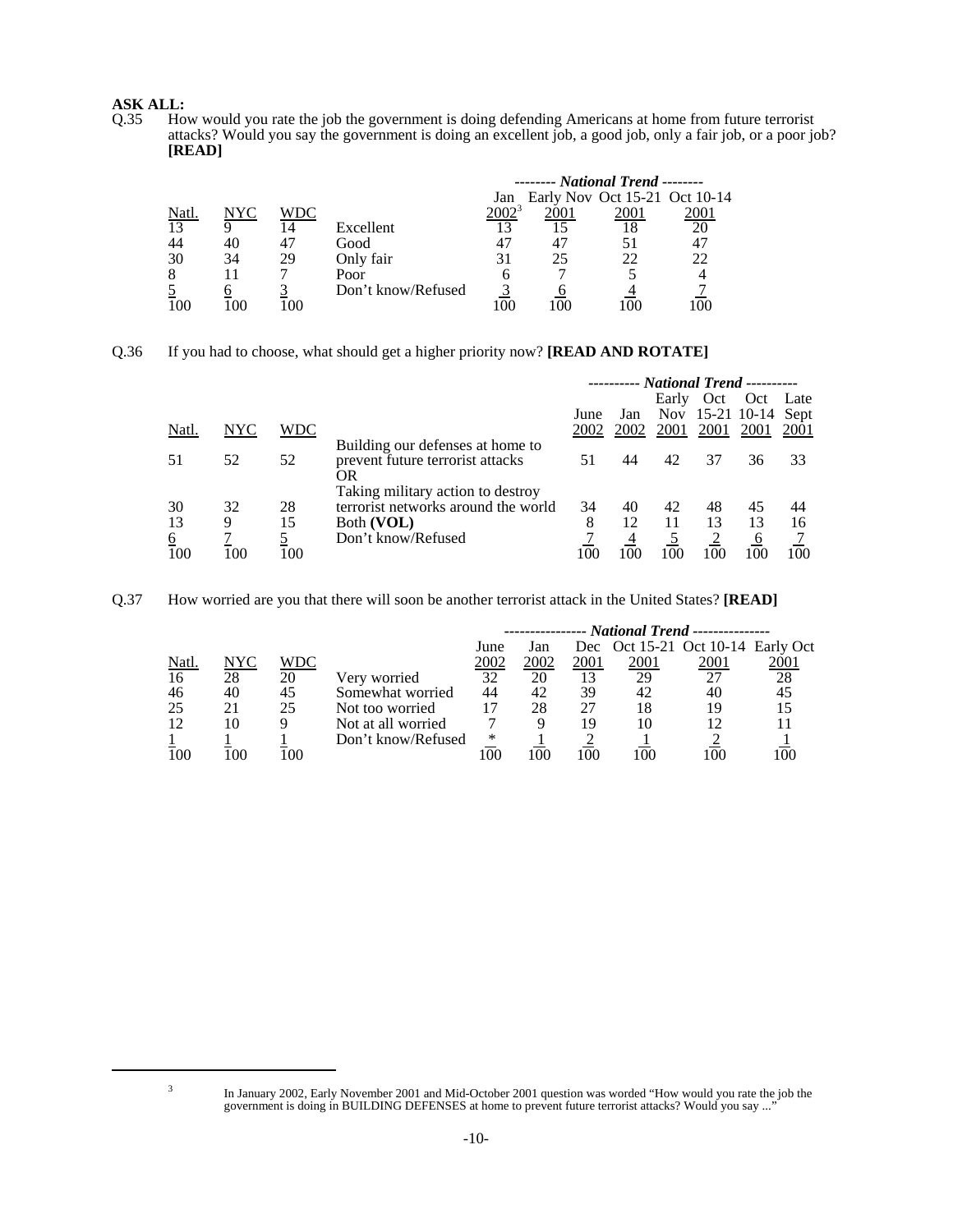Q.38 All in all, how worried are you that you or someone in your family might become a victim of a terrorist attack? Would you say you are **[READ]**

|                                  | Very<br>Worried | Somewhat<br>Worried | Not too<br>Worried | Not at all<br>Worried | (VOL.)<br>Already<br>a Victim | DK/Ref    |
|----------------------------------|-----------------|---------------------|--------------------|-----------------------|-------------------------------|-----------|
| Late August, 2002                |                 |                     |                    |                       |                               |           |
| National                         | 12              | 28                  | 35                 | 24                    | ∗                             | $1=100$   |
| <b>NYC</b>                       | 25              | 32                  | 25                 | 14                    | 1                             | $3=100$   |
| <b>WDC</b>                       | 16              | 36                  | 33                 | 14                    | $\theta$                      | $1 = 100$ |
| <b>National Trend</b>            |                 |                     |                    |                       |                               |           |
| June, 2002                       | 17              | 28                  | 36                 | 19                    | ∗                             | $* = 100$ |
| January, 2002                    | 12              | 26                  | 38                 | 24                    | *                             | $* = 100$ |
| Early November, 2001             | 13              | 27                  | 35                 | 24                    | $\theta$                      | $1 = 100$ |
| October 10-14, 2001              | 18              | 32                  | 29                 | 19                    | $\mathbf{0}$                  | $2=100$   |
| Late September, 2001             | 17              | 36                  | 31                 | 15                    | *                             | $1 = 100$ |
| Gallup: 9/14-15/01 <sup>4</sup>  | 18              | 33                  | 35                 | 13                    | *                             | $1 = 100$ |
| Gallup: 9/11/01 <sup>5</sup>     | 23              | 35                  | 24                 | 16                    | 1                             | $1 = 100$ |
| <b>Gallup:</b> August, 1998      | 10              | 22                  | 38                 | 29                    | --                            | $1 = 100$ |
| Gallup: July, 1996               | 13              | 26                  | 34                 | 27                    | --                            | $* = 100$ |
| Gallup: April, 1995 <sup>6</sup> | 14              | 28                  | 33                 | 24                    |                               | $1=100$   |
|                                  |                 |                     |                    |                       |                               |           |

### Q.39 As a result of the terrorist attacks, have you **[INSERT ITEM; ROTATE, WITH ITEM g. ALWAYS** LAST] over the past year, or not? ... **[REPEAT QUESTION STEM FOR EACH ITEM**]

|    |                                                              | Yes | $\underline{\mathrm{No}}$ | DK/Ref    |
|----|--------------------------------------------------------------|-----|---------------------------|-----------|
| a. | Avoided traveling to certain cities                          |     |                           |           |
|    | National                                                     | 15  | 85                        | $* = 100$ |
|    | <b>NYC</b>                                                   | 28  | 72                        | $* = 100$ |
|    | <b>WDC</b>                                                   | 18  | 82                        | $* = 100$ |
| b. | Avoided going to large public events or other crowded places |     |                           |           |
|    | National                                                     | 15  | 84                        | $1 = 100$ |
|    | <b>NYC</b>                                                   | 31  | 69                        | $* = 100$ |
|    | WDC                                                          | 30  | 70                        | $* = 100$ |
| c. | Stored up food or water at your home                         |     |                           |           |
|    | National                                                     | 11  | 89                        | $0=100$   |
|    | <b>NYC</b>                                                   | 14  | 86                        | $0=100$   |
|    | WDC                                                          | 18  | 82                        | $0=100$   |
| d. | Stored up medications or prescription drugs                  |     |                           |           |
|    | National                                                     | 4   | 96                        | $* = 100$ |
|    | <b>NYC</b>                                                   | 8   | 91                        | $1 = 100$ |
|    | <b>WDC</b>                                                   | 6   | 94                        | $0=100$   |
| e. | Handled mail differently                                     |     |                           |           |
|    | National                                                     | 24  | 76                        | $0=100$   |
|    | <b>NYC</b>                                                   | 31  | 69                        | $0=100$   |
|    | WDC                                                          | 32  | 68                        | $0=100$   |
|    |                                                              |     |                           |           |

<sup>&</sup>lt;sup>4</sup> For the September 14-15 Gallup trend the question started with wording, "I'd like to ask you a few questions about the events that occurred this past Tuesday in New York City and Washington, DC…"

<sup>&</sup>lt;sup>5</sup><br>For the September 11 Gallup trend the question started with wording, "I'd like to ask you a few questions about the events<br>that occurred today in New York City and Washington, DC..."

<sup>&</sup>lt;sup>6</sup> For the April 1995 Gallup trend the question was worded, "How worried are you that you or someone in your family will become a victim of a terrorist attack similar to the bombing in Oklahoma City?"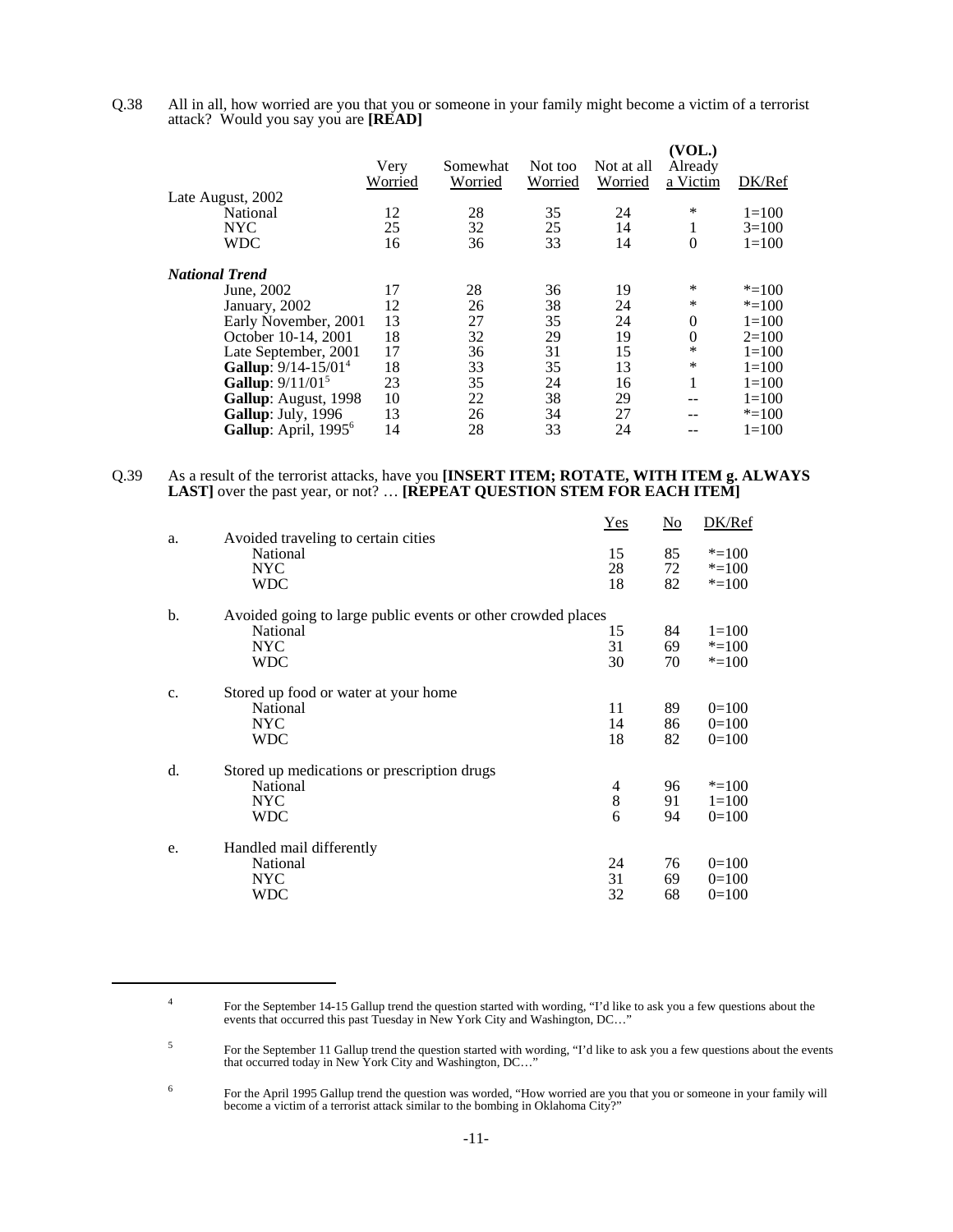| Q.39 CONTINUED |                                                                                 | Yes            | No             | DK/Ref                            |
|----------------|---------------------------------------------------------------------------------|----------------|----------------|-----------------------------------|
| f.             | Spent more time close to home and with family<br>National<br>NYC.<br><b>WDC</b> | 42<br>57<br>47 | 57<br>43<br>53 | $1=100$<br>$* = 100$<br>$* = 100$ |
| g.             | Traveled by air less<br>National<br>NYC.<br>WDC                                 | 17<br>30<br>28 | 82<br>69<br>72 | $1=100$<br>$1=100$<br>$* = 100$   |

**IF TRAVELED LESS BY AIR (Q.39g=1), ASK:** Q.40 Is that mostly because you are concerned all Is that mostly because you are concerned about safety, or because of the added hassles associated with flying these days?

| Natl.          | NYC       | WDC       |                        |
|----------------|-----------|-----------|------------------------|
| 55             | 58        | 49        | Concerned about safety |
| 16             | 20        | 19        | Added hassles          |
| 13             | 10        | 19        | Both (VOL.)            |
| 16             | 11        | 12        | Neither (VOL.)         |
| $\overline{0}$ |           |           | Don't know/Refused     |
| 100            | 100       | 100       |                        |
| $(N=159)$      | $(N=107)$ | $(N=102)$ |                        |

### **ASK ALL:**

Q.41 Are you the parent or guardian of any children under 18 now living in your household?

| Natl.          | NYC | WDC. |                    |
|----------------|-----|------|--------------------|
| 37             | 28  | 35   | Yes                |
| 63             | 72  | 65   | Nο                 |
| $\overline{0}$ |     | ∗    | Don't know/Refused |
| 100            | 100 | 100  |                    |

#### **IF PARENT (Q.41=1), ASK:**

Q.42a How many of these children are age 5 to 12?

| Natl.     | NYC       |           |                    |
|-----------|-----------|-----------|--------------------|
|           | 32        | 41        | None               |
| 33        | 34        | 38        | One                |
| 25        | 34        | 21        | More than one      |
|           |           |           | Don't know/Refused |
| 100       |           | 100       |                    |
| $(N=332)$ | $(N=123)$ | $(N=128)$ |                    |

#### **IF PARENT (Q.41=1), ASK:**

Q.42b How many of these children are age 13 to 17?

| Natl      | NYC       |           |                    |
|-----------|-----------|-----------|--------------------|
| 63        | 53        | 58        | None               |
| 25        | 34        | 29        | One                |
| 11        | 13        | 12        | More than one      |
|           |           |           | Don't know/Refused |
| 100       | 100       | 100       |                    |
| $(N=332)$ | $(N=123)$ | $(N=128)$ |                    |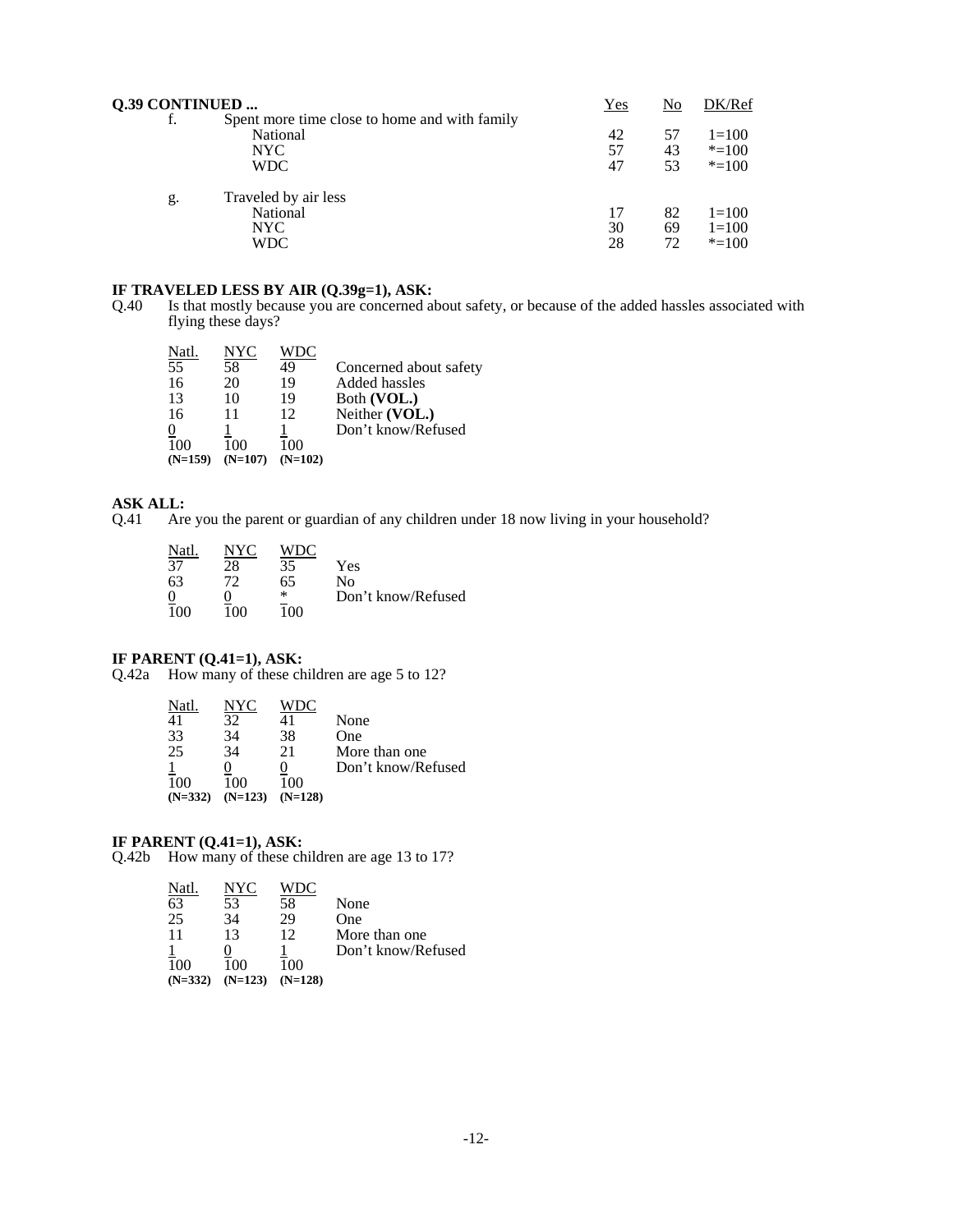## **IF ONE OR MORE CHILDREN AGE 5 TO 17 (2 OR 3 IN Q.42a OR Q.42b), ASK:**

Q.43 As a result of the terrorist attacks, **[INSERT ITEM; ROTATE]**, or not?

| N <sub>0</sub> |           |           |
|----------------|-----------|-----------|
|                |           |           |
| 56             | $* = 100$ | $(N=269)$ |
| 54             | $0=100$   |           |
| 57             | $* = 100$ |           |
| 56             | $0=100$   | $(N=103)$ |
| 56             | $0=100$   | $(N=97)$  |
|                |           |           |
| 65             | $0=100$   | $(N=269)$ |
| 49             | $0=100$   | $(N=103)$ |
| 63             | $0=100$   | $(N=97)$  |
|                |           |           |
| 23             | $0=100$   | $(N=269)$ |
| 25             | $0=100$   | $(N=103)$ |
| 25             | $0=100$   | $(N=97)$  |
|                |           | DK/Ref    |

# **ASK ALL:**<br>Q.44 Do

Do you live or work in an area where you think a terrorist attack is likely, or is the area where you live and work not likely to be a target for terrorism?

| <u>Natl.</u> | NYC. | WDC   |                                                            |
|--------------|------|-------|------------------------------------------------------------|
| 32           |      | 69    | Live or work in an area where a terrorist attack is likely |
| 64           | 53   | 28    | Live and work in an area not likely to be targeted         |
|              |      |       | Don't know/Refused                                         |
| 100          | 100  | 100 L |                                                            |

Q.44a How would you rate the job your local government is doing preparing for the possibility of a terrorist attack – would you say excellent, good, only fair, or poor?

| Natl.            | NYC |    |                    |
|------------------|-----|----|--------------------|
| 9                |     |    | Excellent          |
| 38               | 39  | 45 | Good               |
| 30               | 34  | 27 | Only fair          |
| 10               | 11  |    | Poor               |
| $\frac{13}{100}$ |     | 10 | Don't know/Refused |
|                  |     |    |                    |

Q.45 Since the terrorist attacks, have you yourself become more suspicious of people who you think are of Middle-Eastern descent, or not? *---- National Trend ----*

|       |     |     |                         |               | ---- Nanonai Trena --- |
|-------|-----|-----|-------------------------|---------------|------------------------|
|       |     |     |                         |               | June Late Sept         |
| Natl. | NYC | WDC |                         | 2002          |                        |
| 37    | 45  | 40  | Yes, more suspicious    | 36            |                        |
| 61    | 52  | 59  | No, not more suspicious | 62            | 70                     |
|       |     |     | Don't know/Refused      |               |                        |
| 100   |     |     |                         | <sup>0C</sup> |                        |

<sup>7</sup> Mid-September 2001 and January 1991 trends are based on parents of children age 5-12.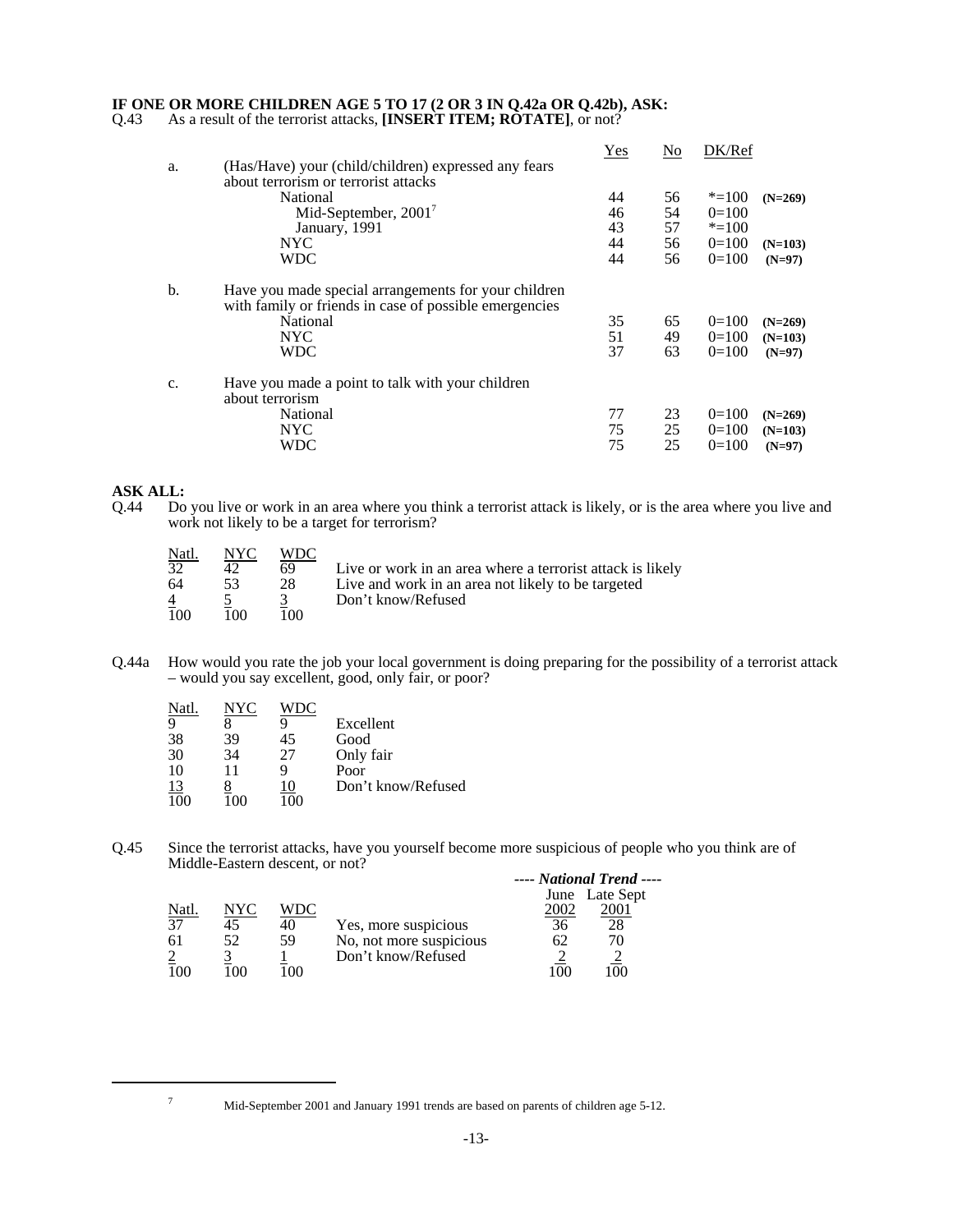Q.46 Thinking about the community where you live, has any type of permanent memorial such as a garden, monument, or grove of trees been created to remember the people killed on September 11<sup>th</sup>?

| Natl. | NYC | <b>WDC</b> |                    |
|-------|-----|------------|--------------------|
| 17    | 37  | 25         | Yes                |
| 78    | 65  | 70         | Nο                 |
|       |     |            | Don't know/Refused |
| 1 በበ  | 1ሰበ | 100        |                    |

Q.47 And again thinking about your own community, are there a lot, some, or hardly any displays of patriotism such as flags, bumper stickers, and signs?

| Natl |     |     |                    |
|------|-----|-----|--------------------|
| 78   | 72  | b l | A lot              |
| 18   | 20  | 24  | Some               |
|      | h   |     | Hardly any         |
| ∗    |     |     | Don't know/Refused |
| 100  | 100 | 100 |                    |

## **-- CITIES SKIP TO Q.60 –**

Q.48 All in all, which do you think would have a greater effect in reducing the threat of terrorist attacks on the United States? **[READ AND ROTATE]**

| Natl.            | NYC | WDC |                                                    |
|------------------|-----|-----|----------------------------------------------------|
| 48               |     |     | Increasing America's military presence overseas OR |
| 29               |     |     | Decreasing America's military presence overseas    |
| 8                |     |     | Neither / Keep things as they are now $(VOL.)$     |
| $\overline{15}$  | --  |     | Don't know/Refused                                 |
| $\overline{10}0$ |     |     |                                                    |

Q.49 As I read from a list tell me how important each of the following is as a way to reduce terrorism in the future. (First), **[READ AND ROTATE]** is this very important, fairly important, not too important, or not at all important as a way to reduce terrorism in the future? (Next... **[NEXT ITEM]**)

|    |                                                                                                             | Very | Fairly | Not too | Not at all                              |           |
|----|-------------------------------------------------------------------------------------------------------------|------|--------|---------|-----------------------------------------|-----------|
|    | ASK FORM 1 NATIONAL ONLY [N=500]:                                                                           |      |        |         | Important Important Important Important | DK/Ref    |
| a. | Decrease American dependence on oil<br>imported from the Middle East                                        |      |        |         |                                         |           |
|    | National                                                                                                    | 53   | 26     | 8       | 5                                       | $8=100$   |
|    | January, 2002                                                                                               | 53   | 29     | 9       | $\overline{4}$                          | $5=100$   |
| b. | Encourage more democracy in Mideast<br>countries like Egypt and Saudi Arabia                                |      |        |         |                                         |           |
|    | National                                                                                                    | 38   | 31     | 13      | 11                                      | $7 = 100$ |
|    | January, 2002                                                                                               | 42   | 35     | 11      | 5                                       | $7 = 100$ |
| c. | Take military action to wipe out facilities of<br>countries attempting to build nuclear weapons<br>National | 58   | 21     | 9       | 6                                       | $6=100$   |
|    | January, 2002                                                                                               | 54   | 27     | 9       | 5                                       | $5 = 100$ |
| d. | Increase foreign aid to countries that help the<br>U.S. combat terrorism                                    |      |        |         |                                         |           |
|    | National                                                                                                    | 36   | 41     | 9       |                                         | $7 = 100$ |
|    | January, 2002                                                                                               | 41   | 40     | 11      | 4                                       | $4=100$   |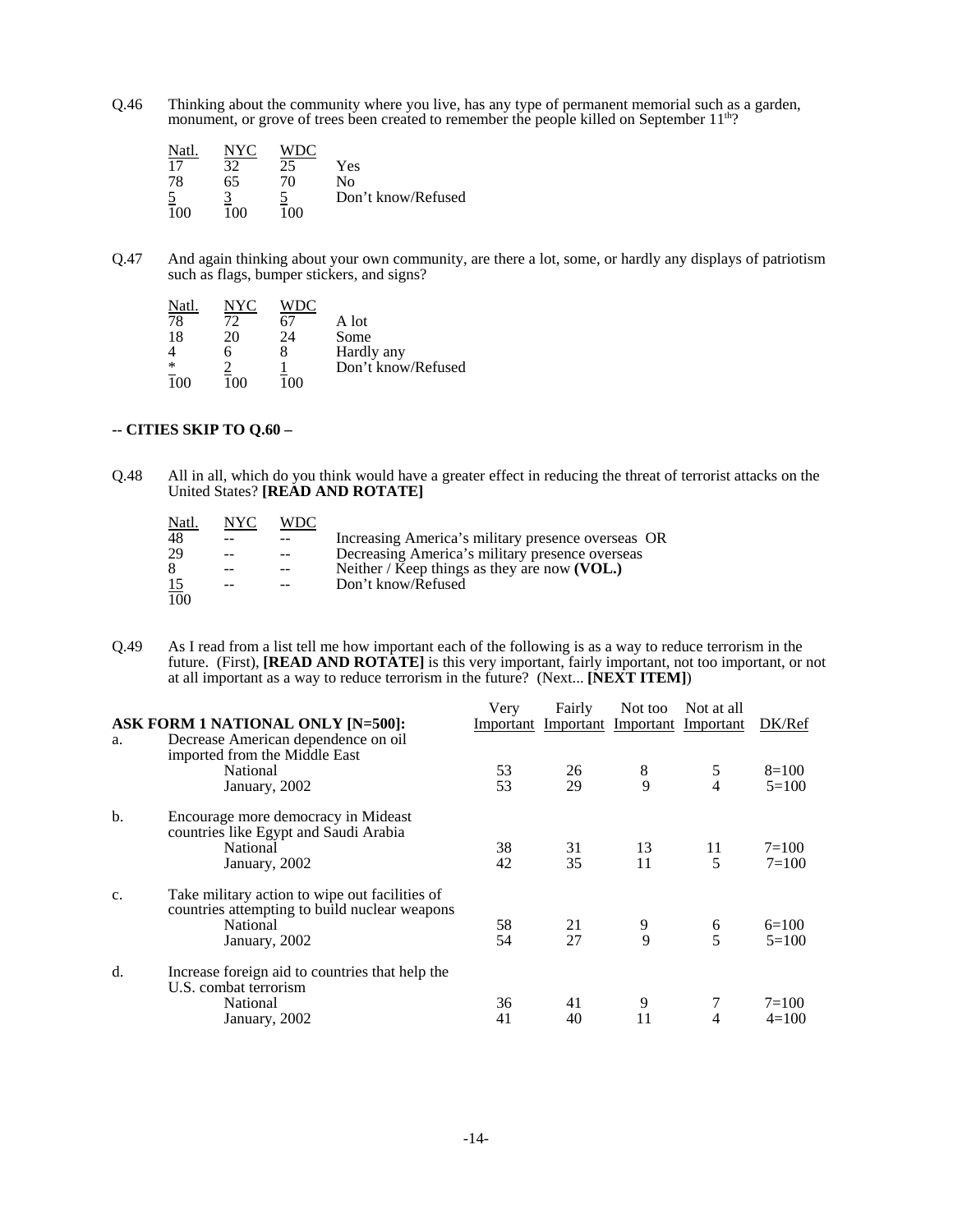## **Q.49 CONTINUED ...** Very Fairly Not too Not at all **ASK FORM 2 NATIONAL ONLY [N=501]:** Important Important Important Important DK/Ref e. Increase defense spending to maintain our military preparedness National 53 33 7 3 4=100 January, 2002 54 33 7 3 3=100 f. Attempt to reduce poverty with foreign aid as a way of combating terrorism in poor Mideast countries<br>National National 25 34 19 16 6=100 January, 2002 24 41 21 10 4=100 g. Not get involved in trying to solve the problems of other countries National 32 32 17 12 7=100 h. Increase military aid to countries that help the U.S. combat terrorism National 39 40 11 6 4=100 January, 2002 39 40 12 5 4=100

On another subject…

Q.50 How much have you yourself thought about whether the US should use military force to remove Saddam Hussein from power in Iraq? **[READ]**

| Natl.           | NYC |                          | Jan 1991 |
|-----------------|-----|--------------------------|----------|
| 46              |     | A great deal             | 66       |
| 35              |     | Some                     | 24       |
| 11              |     | Only a little $-$ OR $-$ |          |
| 6               |     | Not at all               |          |
| $\frac{2}{100}$ |     | Don't know/Refused       |          |
|                 |     |                          |          |

In January 1991 the question was worded "How much thought have you given to the question of whether the U.S. should use military force against Iraq if it does not withdraw its forces from Kuwait?"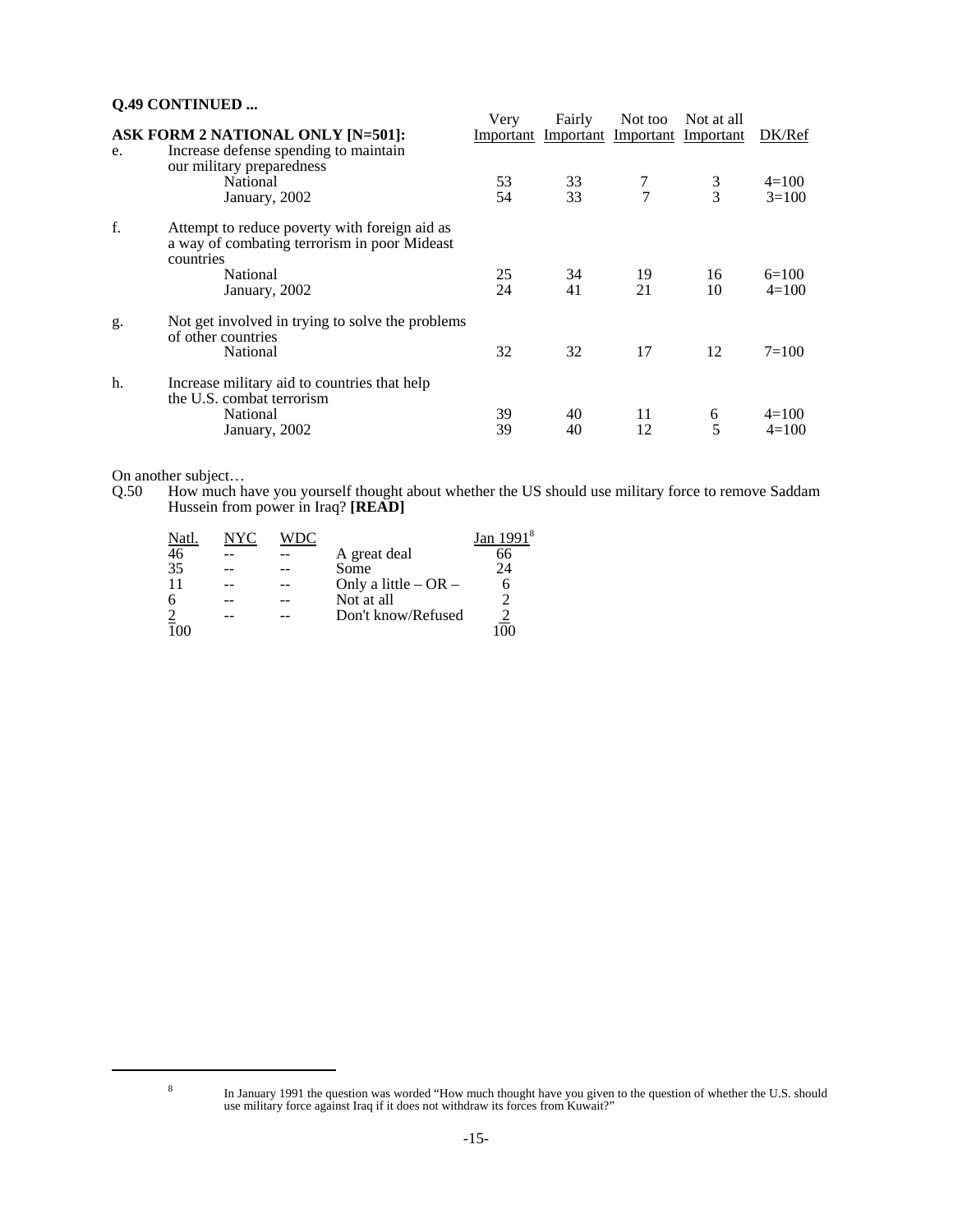### **ASK FORM 1 NATIONAL ONLY [N=500]:**

Q.51/53 Would you favor or oppose taking military action in Iraq to end Saddam Hussein's rule? **[IF FAVOR, ASK:** Should we attack Iraq only if our major allies agree to join us, or attack Iraq even if allies do not want to join us?**]**

|                |     |     |                           | ------------- Gallup <sup>9</sup> --- |            |      |      |            |
|----------------|-----|-----|---------------------------|---------------------------------------|------------|------|------|------------|
|                |     |     |                           | June                                  | <b>Nov</b> | Feb  |      | June March |
| Natl.          | NYC | WDC |                           | 2002                                  | 2001       | 2001 | 1993 | 1992       |
| 64             |     |     | Favor                     | 59                                    | 74         | 52   | 70   | 55         |
| 30             |     |     | Even if allies won't join |                                       |            |      |      |            |
| 30             |     |     | Only if allies agree      |                                       |            |      |      |            |
| $\overline{4}$ |     |     | Don't know/Refused        |                                       |            |      |      |            |
| 21             |     |     | Oppose                    | 34                                    | 20         | 42   |      | 40         |
| <u>15</u>      |     |     | Don't know/Refused        |                                       | b          | O    |      |            |
| 100            |     |     |                           |                                       |            | 100  |      |            |

## **ASK FORM 2 NATIONAL ONLY [N=501]:**

Q.52/53 Would you favor or oppose taking military action in Iraq to end Saddam Hussein's rule, even if it meant that U.S. forces might suffer thousands of casualties? **[IF FAVOR, ASK:** Should we attack Iraq only if our major allies agree to join us, or attack Iraq even if allies do not want to join us?**]**

| Natl.     | NYC |                           |
|-----------|-----|---------------------------|
| 42        |     | Favor                     |
| 18        |     | Even if allies won't join |
| 2.1       |     | Only if allies agree      |
| 3         |     | Don't know/Refused        |
|           |     | Oppose                    |
| <u>17</u> |     | Don't know/Refused        |
|           |     |                           |

**ASK ALL NATIONAL:**<br>Q.54 Do you think Geo Do you think George W. Bush has explained clearly what's at stake as to why the US might use military force to end the rule of Saddam Hussein, or do you think he has not explained the reasons clearly enough?

|           |     |      |                    | <b>New York Times</b> |
|-----------|-----|------|--------------------|-----------------------|
| Natl.     | NYC | WDC. |                    | Aug $1990^{10}$       |
| 37        |     |      | Explained clearly  | 50                    |
| 52        |     |      | Not clearly        |                       |
| <u>11</u> |     |      | Don't know/Refused |                       |
| 100       |     |      |                    |                       |

Q.55 In your opinion, how large a role should Congress play in deciding whether the US should use force to end the rule of Saddam Hussein? **[READ]**

| <u>Natl.</u> | NYC.  | WDC.  |                                                                         |
|--------------|-------|-------|-------------------------------------------------------------------------|
| 56           | $- -$ | $--$  | Should President Bush only use force if Congress favors it OR           |
| 34           | $- -$ | $-$   | Should President Bush be able to use force, even if Congress opposes it |
| 10           | $--$  | $- -$ | Don't know/Refused                                                      |
| 100          |       |       |                                                                         |

<sup>&</sup>lt;sup>9</sup> Gallup trend was worded "Would you favor or oppose sending American troops back to the Persian Gulf in order to remove Saddam Hussein from power in Iraq?"

<sup>10</sup> New York Times trend was worded "Do you think George Bush has explained clearly what's at stake and why the U.S. is sending troops to Saudi Arabia, or do you think ...'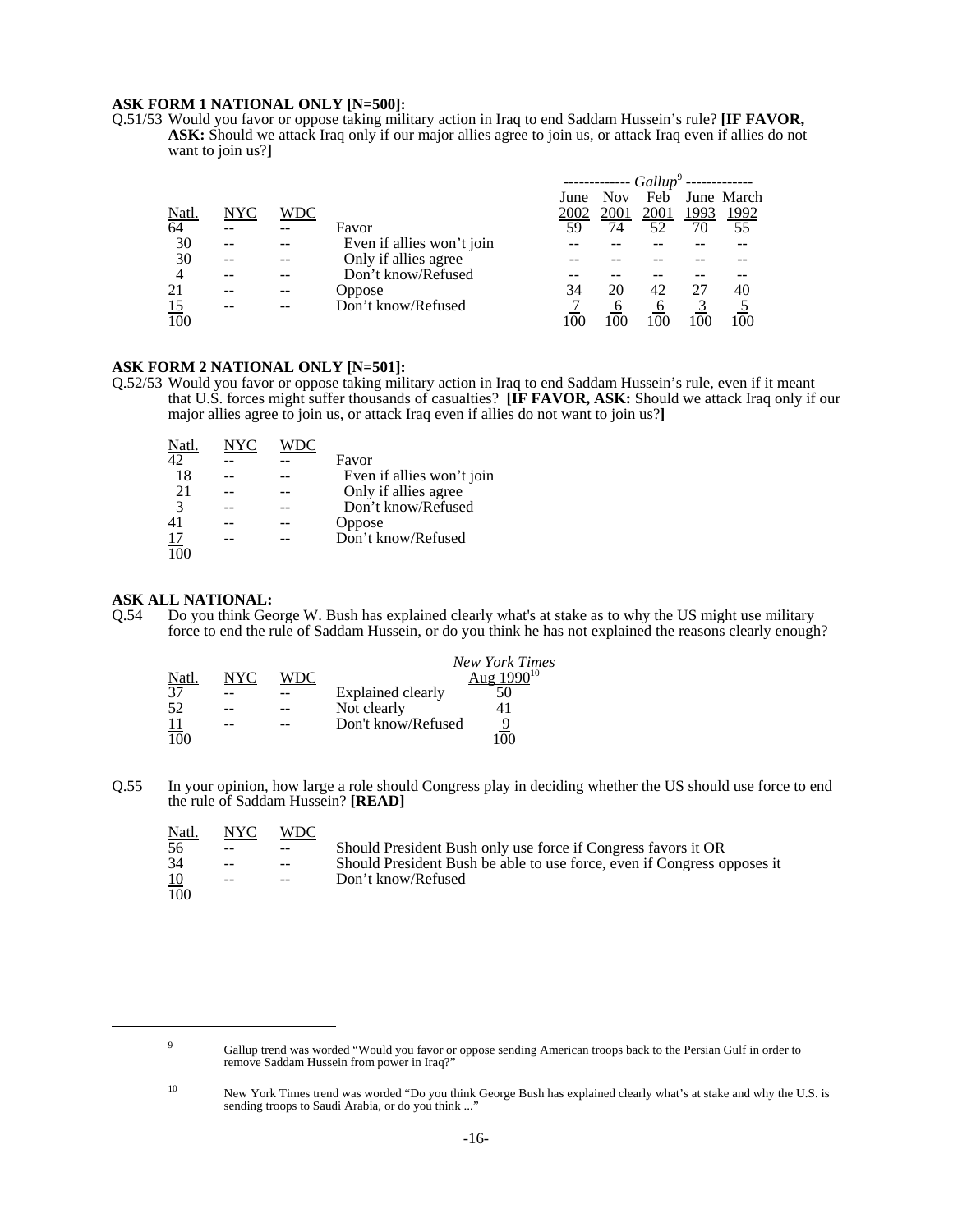# **ASK FORM 1 NATIONAL ONLY [N=500]:**<br>Q.56 If the United States does remove Sadda

If the United States does remove Saddam Hussein from power, do you think the US will have to keep military forces in Iraq in order to maintain civil order there, or not?

| Natl.          | NYC | WDC   |                                           |
|----------------|-----|-------|-------------------------------------------|
| 76             | --  |       | Will have to keep military forces in Iraq |
| 15             | --  |       | Will not                                  |
| $\overline{9}$ | --  | $- -$ | Don't know/Refused                        |
| 100            |     |       |                                           |

# **ASK FORM 2 NATIONAL ONLY [N=501]:** Q.57 From what you have heard or read, what

From what you have heard or read, what's your impression of what a war with Iraq would be like? Do you think it would be a long war or a quick one?

| Natl. | NYC | WDC |                    | Jan 1991 |
|-------|-----|-----|--------------------|----------|
| 52    | --  |     | Long               | 30       |
| 38    | --  | $-$ | Ouick              |          |
| 10    | --  | --  | Don't know/Refused |          |
| 100   |     |     |                    | 100      |

# **ASK FORM 1 NATIONAL ONLY [N=500]:**

And thinking about Afghanistan for a moment …

Q.58 Do you think the United States should keep military forces in Afghanistan in order to maintain civil order there, or should the United States not do this?

| Natl.          | NYC   | WDC   |                                 | Jan 2002 |
|----------------|-------|-------|---------------------------------|----------|
| 67             | --    | --    | Yes, keep forces in Afghanistan | 68       |
| 24             | --    | $- -$ | N٥                              |          |
| $\overline{9}$ | $- -$ | $- -$ | Don't know/Refused              |          |
| 100            |       |       |                                 | 100      |

# **ASK FORM 2 NATIONAL ONLY [N=501]:**<br>Q.59 Do you think the United States should

Do you think the United States should come to the aid of Afghanistan to help it recover from the war, or should the United States not get involved?

| Natl. | NYC.  | WDC.   |                                            | March 2002 |
|-------|-------|--------|--------------------------------------------|------------|
| 56    | $ -$  | $-$    | U.S. should come to the aid of Afghanistan | 49         |
| 35    | $-$   | $\sim$ | U.S. should not get involved               | 43         |
|       | $- -$ | $- -$  | Don't know/Refused                         |            |
| 100   |       |        |                                            | 100        |

### **ASK ALL:**

Q.60 In your view, why did the terrorists attack the World Trade Center and the Pentagon ... **[READ AND ROTATE]**

| Natl.           | NYC | WDC |                                                     | <b>National Trend</b><br>Mid-Nov 2001 |
|-----------------|-----|-----|-----------------------------------------------------|---------------------------------------|
| $\overline{25}$ | 20  | 23  | Was it mostly because of their religious beliefs OR | 30                                    |
| 53              | 55  | 51  | Was it mostly because of their political beliefs    | 49                                    |
| 11              |     |     | Both equally (VOL.)                                 | 10                                    |
| $\overline{4}$  |     |     | Other (VOL.)                                        |                                       |
|                 |     |     | Don't know/Refused                                  |                                       |
| 100             | 100 | 100 |                                                     | -00                                   |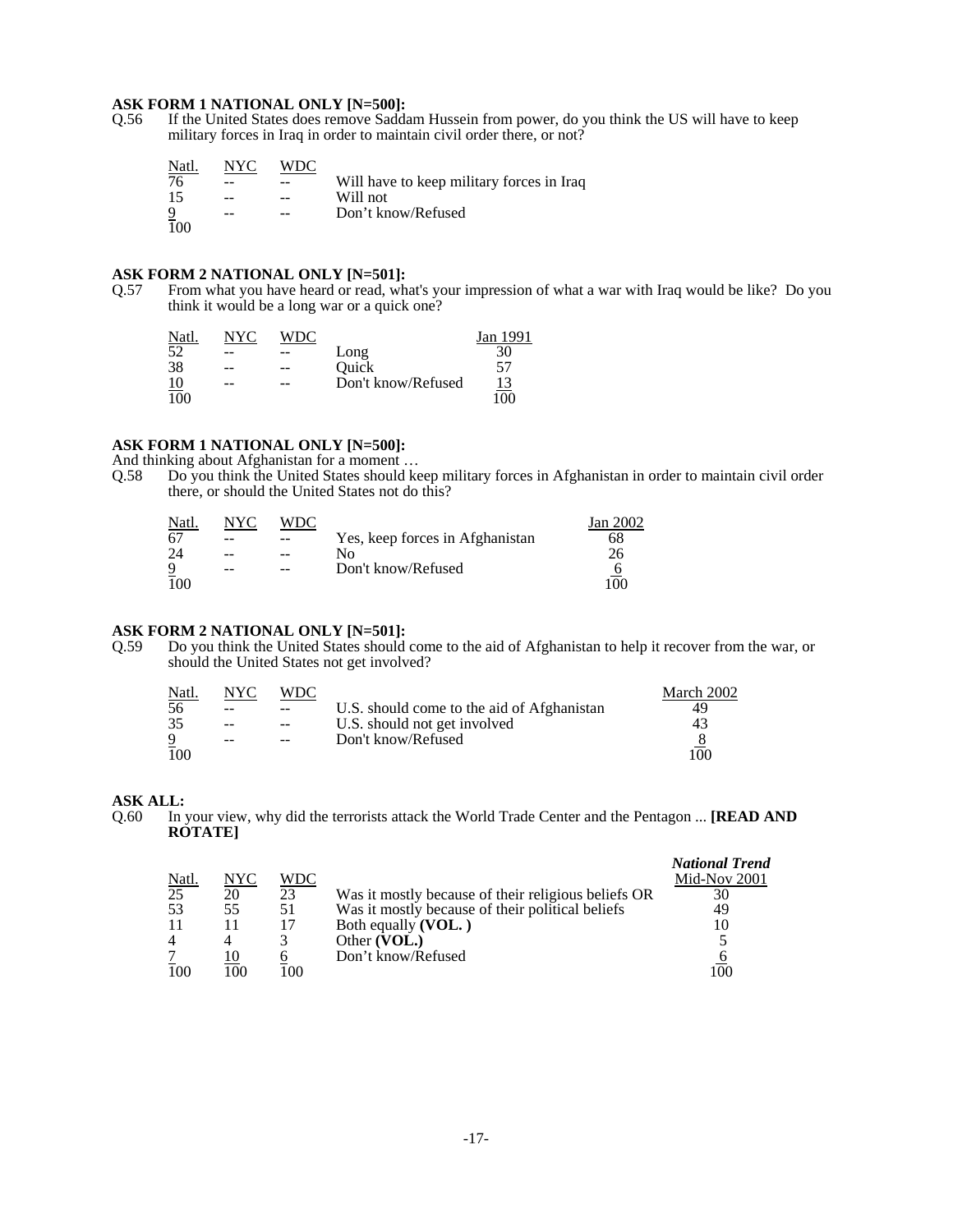Q.61 And overall, do you think the ability of terrorists to launch another major attack on the U.S. is greater, the same, or less than it was a year ago?

| Natl |    |    |                    |
|------|----|----|--------------------|
| つつ   |    | 19 | Greater            |
| 39   | 38 | 46 | The same           |
| 34   | 36 | 32 | Less               |
|      |    |    | Don't know/Refused |
|      |    |    |                    |

# **ASK FORM 1 NATIONAL [N=500] AND CITIES ONLY:**<br>Q.62 What do you think is the most likely kind of terrorist t

What do you think is the most likely kind of terrorist threat? [READ; ROTATE OPTIONS 1-4 WITH 5 **ALWAYS LAST]**

| <u>Natl.</u>   | N <sub>YC</sub> | WDC |                                                                    |
|----------------|-----------------|-----|--------------------------------------------------------------------|
| $\overline{5}$ |                 |     | Another attack with an airplane                                    |
| 40             | 40              | 38  | An attack using chemical or biological weapons                     |
| 8              | 6               | 6   | An attack using nuclear weapons                                    |
| 26             | 26              | 32  | A suicide bomber attack on a restaurant, bus or other public place |
| 9              |                 | 6   | $-OR$ – Something else [SPECIFY]                                   |
| $\ast$         | ∗               |     | Not likely to happen (VOL.)                                        |
| 12             |                 | 13  | Don't know/Refused                                                 |
| 100            | 100             | 100 |                                                                    |

**ASK FORM 2 ONLY [N=501]:**<br>Q.63 If there is another terroris If there is another terrorist attack on the U.S., WHO do you think is most likely to commit it **[READ, IN ORDER]**

| Natl. | NYC | <b>WDC</b> |                                                                             |
|-------|-----|------------|-----------------------------------------------------------------------------|
| 54    |     |            | Islamic terrorists already living in America                                |
| 18    | $-$ |            | Islamic terrorists planning to come into America                            |
| 9     | $-$ |            | $-OR$ – Terrorists not connected to Islamic terrorism, like Timothy McVeigh |
| 4     |     |            | Other (VOL.)                                                                |
| 15    |     |            | Don't know/Refused                                                          |
| 100   |     |            |                                                                             |

### **-- CITIES SKIP TO Q.66 --**

**ASK FORM 1 NATIONAL ONLY [N=500]:**<br>Q.64 Do you think there is anything that the Do you think there is anything that the U.S. did wrong in its dealings with other countries that might have motivated the terrorist attacks, or not?

| Natl. | NYC | <b>WDC</b> |                                               | Late Sept 2001 |
|-------|-----|------------|-----------------------------------------------|----------------|
| 38    | $-$ | $- -$      | Yes, U.S. dealings may have motivated attacks |                |
| 49    | $-$ | $- -$      |                                               |                |
|       | $-$ | $- -$      | Don't know/Refused                            |                |
| 100   |     |            |                                               | 100            |

**ASK FORM 2 NATIONAL ONLY [N=501]:**<br>Q.65 Do you think there is any way that the Do you think there is any way that the U.S. was unfair in its dealings with other countries that might have motivated the terrorist attacks, or not?

| Natl. | NYC | WDC   |                                                 | Late Sept 2001 |
|-------|-----|-------|-------------------------------------------------|----------------|
| 23    | $-$ | $- -$ | Yes, unfair dealings may have motivated attacks |                |
| 64    | $-$ |       | No.                                             |                |
|       | $-$ | $- -$ | Don't know/Refused                              |                |
| 100   |     |       |                                                 | 100            |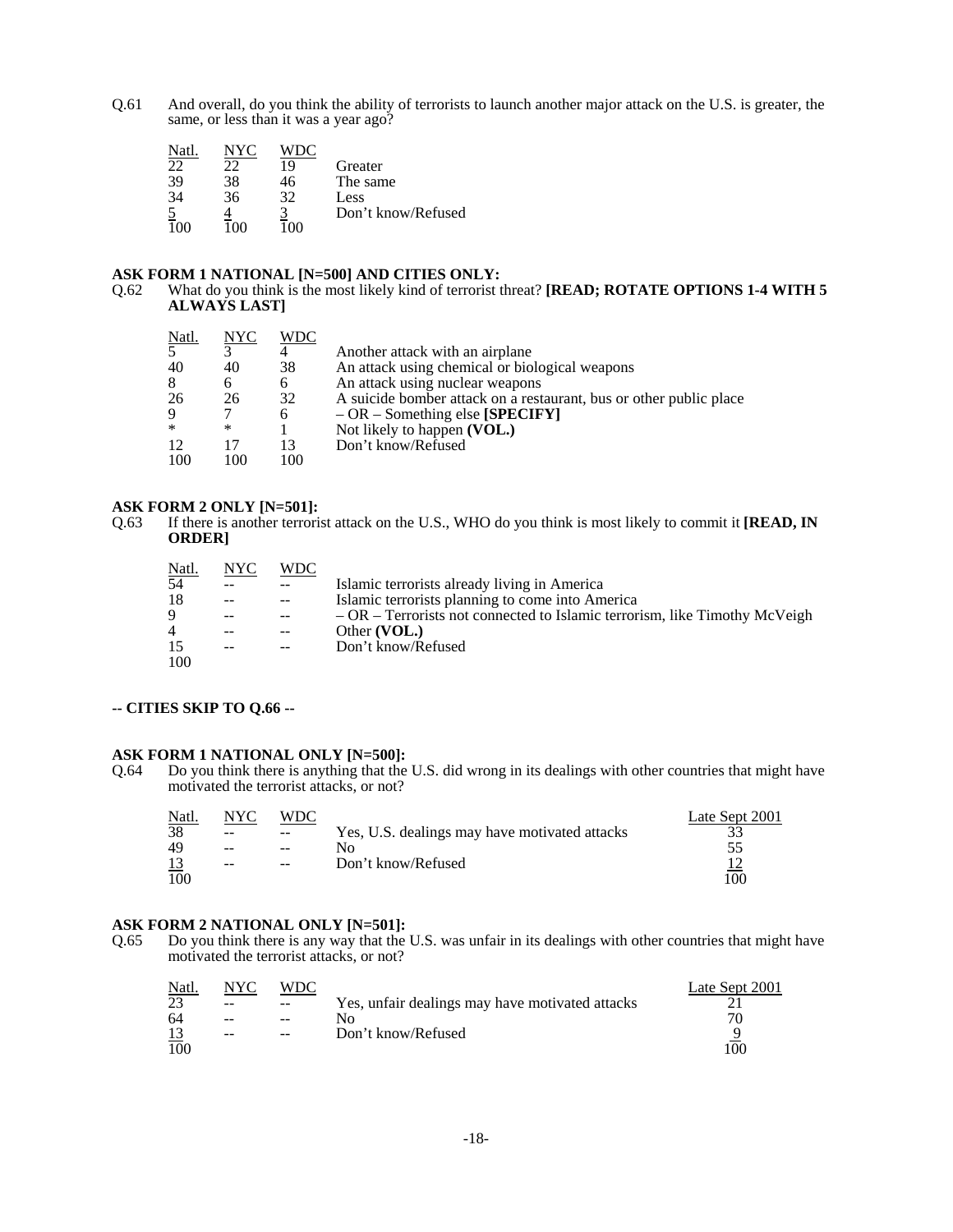#### **ASK ALL:**

On another subject…

### Q.66 Would you favor or oppose the following measures to curb terrorism: **[INSERT ITEM; ROTATE OBSERVE FORM SPLITS; CITY SAMPLES RECEIVE FORM 1 ONLY]**

|      |                                                                                                                                                      | <u>Favor</u>    | <b>Oppose</b>                           | DK/Ref                                 |
|------|------------------------------------------------------------------------------------------------------------------------------------------------------|-----------------|-----------------------------------------|----------------------------------------|
| a.F1 | Requiring that all citizens carry a national identity<br>card at all times to show to a police officer on request<br>National<br>Mid-September, 2001 | 59<br>70        | 38<br>26                                | $3=100$ (N=500)<br>$4=100$             |
|      | <b>NYC</b><br><b>WDC</b>                                                                                                                             | 67<br>57        | 27<br>40                                | $6=100$<br>$3=100$                     |
| a.F2 | Requiring you to carry a national identity card at all<br>times to show to a police officer on request<br>National<br><b>NYC</b><br><b>WDC</b>       | 61<br>--<br>$-$ | 35<br>$- -$<br>$\overline{\phantom{a}}$ | $4=100$ (N=501)<br>$-$                 |
| b.F1 | Allowing the U.S. government to monitor personal<br>telephone calls and e-mails<br>National<br><b>NYC</b><br><b>WDC</b>                              | 33<br>37<br>33  | 61<br>57<br>62                          | $6=100$ (N=500)<br>$6=100$<br>$5=100$  |
| b.F2 | Allowing the U.S. government to monitor your<br>personal telephone calls and e-mails<br>National<br>Mid-September, 2001                              | 22<br>26        | 76<br>70                                | $2=100$ (N=501)<br>$4=100$             |
|      | <b>NYC</b><br><b>WDC</b>                                                                                                                             | --<br>$-$       | --<br>$-$                               | --<br>--                               |
| c.F1 | Allowing the U.S. government to monitor credit<br>card purchases<br>National<br><b>NYC</b><br><b>WDC</b>                                             | 43<br>53<br>52  | 51<br>37<br>44                          | $6=100$ (N=500)<br>$10=100$<br>$4=100$ |
| c.F2 | Allowing the U.S. government to monitor your<br>credit card purchases<br>National<br>Mid-September, 2001<br><b>NYC</b>                               | 32<br>40        | 63<br>55                                | $5=100$ (N=501)<br>$5=100$             |
|      | <b>WDC</b>                                                                                                                                           | --              | $\sim$ $\sim$                           | $-$                                    |
| d.   | Allowing pilots to carry handguns<br>National<br><b>NYC</b><br><b>WDC</b>                                                                            | 68<br>61<br>59  | 28<br>33<br>36                          | $4=100$<br>$6=100$<br>$5 = 100$        |
| e.   | Allowing airport personnel to do extra checks on<br>passengers who appear to be of Middle-Eastern descent<br>National<br><b>NYC</b><br><b>WDC</b>    | 59<br>59<br>49  | 38<br>34<br>47                          | $3=100$<br>$7=100$<br>$4=100$          |